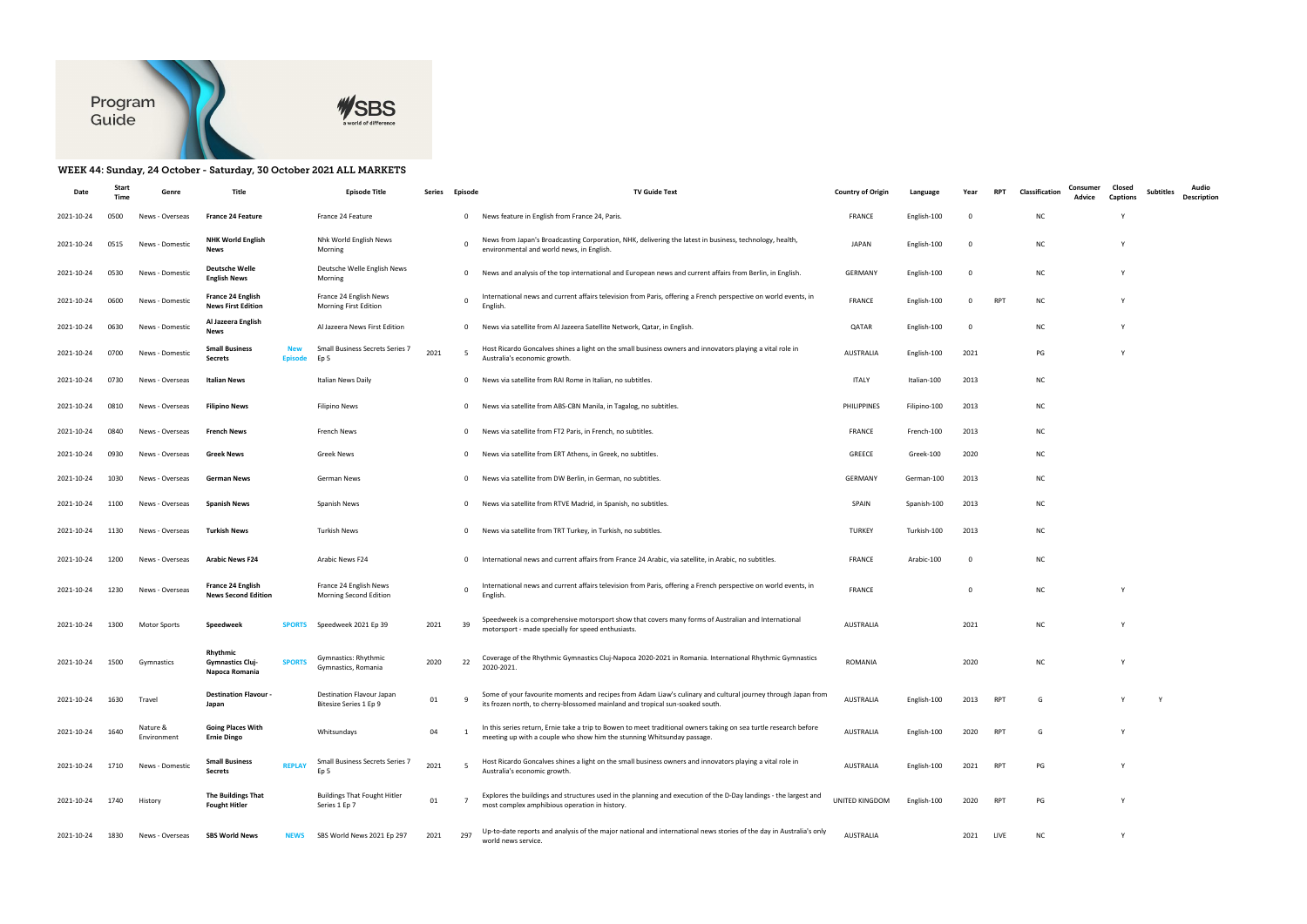| 2021-10-24 | 1935 | Culture & Society               | <b>Inside Central</b><br><b>Station</b>                               | 3801 Launch                                               | 01   | $7\overline{ }$ | In this episode, we go behind the scenes of Sydney Train's ongoing battle against graffiti. Train tagging costs the<br>network more than \$35 million every year to clean off more than 11 thousand tags, but the true price is much<br>higher. Train taggers put lives at risk venturing onto tracks to paint carriages.                                                                                                                                                                                                                                                                                                                                                                                                                                                                                                                                                                                                           | <b>AUSTRALIA</b> | English-100                 | 2021                    |                | M         |     |   | Y            |  |
|------------|------|---------------------------------|-----------------------------------------------------------------------|-----------------------------------------------------------|------|-----------------|-------------------------------------------------------------------------------------------------------------------------------------------------------------------------------------------------------------------------------------------------------------------------------------------------------------------------------------------------------------------------------------------------------------------------------------------------------------------------------------------------------------------------------------------------------------------------------------------------------------------------------------------------------------------------------------------------------------------------------------------------------------------------------------------------------------------------------------------------------------------------------------------------------------------------------------|------------------|-----------------------------|-------------------------|----------------|-----------|-----|---|--------------|--|
| 2021-10-24 | 2030 | Culture & Society               | <b>Australia Uncovered:</b><br>The Children In The<br><b>Pictures</b> | Australia Uncovered: The<br>Children In The Pictures      | 2021 | $\Omega$        | The Children In The Pictures takes us inside Task Force Argos, a renowned Australian-based police investigative<br>team, as they go undercover to rescue children from online sexual abuse. From infiltrating global criminal<br>networks to hunting down the world's worst abusers, the Argos team shines a light on the dark reality of online<br>child sexual abuse and the fight we all face in stopping it.                                                                                                                                                                                                                                                                                                                                                                                                                                                                                                                    | <b>AUSTRALIA</b> | English-100                 | 2021                    |                |           |     |   | Y            |  |
| 2021-10-24 | 2200 | Archaeology                     | <b>Scotland: Rome's</b><br><b>Final Frontier</b>                      | Scotland: Rome's Final Frontier                           |      | $\mathbf 0$     | The incredible story of how Scotland became the Roman Empire's toughest military challenge. At the height of its<br>power, Rome boasted the domination of millions of people and vast tracts of lands as far east as Syria, Egypt in<br>the south, Spain in the west and the Germanic wildernesses in the north. In 43AD Emperor Claudius' forces<br>invaded and conquered Britain, but there was one small part of these barbarian lands that wasn't so easy to<br>crush. Through some of Scotland's most extraordinary Roman sites and illuminating new archaeology, historian<br>Dr Fraser Hunter shows how Scotland and its people defied an onslaught of Roman imperial power for over a<br>century.                                                                                                                                                                                                                           | UNITED KINGDOM   | English-100                 | 2013                    | <b>RPT</b>     | G         |     |   |              |  |
| 2021-10-24 | 2310 | Culture & Society               | <b>Turban Legend:</b><br><b>Untold Australia</b>                      | Turban Legend: Untold<br>Australia                        | 04   | $\mathbf 0$     | Turban Legend dives into the world of Manjit Gujral and his thriving, high-energy hospitality and events dynasty<br>in Sydney's West. The family business that has been at the heart of the flamboyant Indian Australian scene is now<br>at a crossroads. With the patriarch stepping back and his two ambitious sons Deep and Varun challenging him to<br>modernise, it's a battle of the old and the new. In this closely entwined family business if all goes well there is<br>magic on the horizon. If not, they have everything to lose.                                                                                                                                                                                                                                                                                                                                                                                       | <b>AUSTRALIA</b> | English-100                 | 2017                    | <b>RPT</b>     |           |     |   |              |  |
| 2021-10-24 | 2410 | Health, Science &<br>Technology | 24 Hours In<br>Emergency                                              | I'll Stand By You                                         | 15   | 13              | 71 year old Jeremy arrives at St George's in an air ambulance after crashing his bicycle at speed. Doctors suspect<br>a head injury and he is taken for urgent CT scans. As his sons Ollie and Alex make their way to the hospital, they<br>describe their father's unwillingness to grow old and the importance of a strong family unit in the face of<br>unbearable pain and loss.                                                                                                                                                                                                                                                                                                                                                                                                                                                                                                                                                | UNITED KINGDOM   | English-100                 | 2019                    | R <sub>P</sub> |           |     |   |              |  |
| 2021-10-24 | 2510 | Health, Science &<br>Technology | <b>Surviving The Virus:</b><br>My Brother And Me                      | Surviving The Virus: My Brother<br>And Me                 |      |                 | This is the gripping real-life story of twin brothers and doctors Chris and Xand van Tulleken as they deal with<br>everything the COVID-19 pandemic can throw at them. Dr Chris van Tulleken is on the Infectious Diseases Team<br>at the world-leading UCL Hospital in London. He's returning to the medical frontline for the first time in ten years<br>to work on the COVID wards. As well as treating patients, he wants to try and understand what the virus is doing<br>to our bodies and how it works. To make things more stressful for Chris, his wife Dinah is seven months pregnant<br>with their second child. Chris's twin brother, Dr Xand van Tulleken, is a public health expert. Xand has worked in<br>medical emergencies around the world, but never so close to home. He wants to examine the impact COVID-19 is<br>having outside our hospitals - on the UK's most vulnerable - and lend a hand where he can. | JNITED KINGDOM   | English-97;<br>Portuguese-3 | 2020                    | <b>RPT</b>     |           |     |   | $\mathsf{v}$ |  |
| 2021-10-24 | 2620 | Culture & Society               | Alex Polizzi The Fixer                                                | David Holmes / Guidebridge:<br>Revisit                    | 03   | 8               | Alex revisits two family businesses who were on the brink of collapse to see how they're doing now. She checks in<br>on David Holmes and Sons, a family run funeral directors, and Guidebridge MOT, a car repair garage near<br>Manchester.                                                                                                                                                                                                                                                                                                                                                                                                                                                                                                                                                                                                                                                                                         | UNITED KINGDOM   | English-100                 | 2014                    | <b>RPT</b>     |           |     |   |              |  |
| 2021-10-24 | 2730 | Culture & Society               | <b>Cocaine: Living With</b><br><b>The Cartels</b>                     | Cocaine - Living With The<br>Cartels Series 1 Ep 3        | 01   | -3              | Four casual cocaine users discover the effect Colombia's super-strength cocaine is having on Britain, from an<br>increase in first-time addicts, to a sharp rise in overdose deaths. Will they continue to take cocaine for fun?                                                                                                                                                                                                                                                                                                                                                                                                                                                                                                                                                                                                                                                                                                    | UNITED KINGDOM   | English-100                 | 2019                    |                |           |     |   |              |  |
| 2021-10-24 | 2830 | Biography                       | Vice Guide To Film                                                    | Danny Boyle                                               | 01   | 20              | Ewan McGregor, James McAvoy and Freida Pinto discuss the vitality and velocity that course through director<br>Danny Boyle's stories of Mumbai slumdogs, Scottish junkies and other characters facing the fight of their lives.                                                                                                                                                                                                                                                                                                                                                                                                                                                                                                                                                                                                                                                                                                     | <b>USA</b>       | English-100                 | 2016                    | RPT            | MA        | d v |   |              |  |
| 2021-10-24 | 2855 | Fillers                         | <b>Destination Flavour</b><br>Scandinavia Bitesize                    | Destination Flavour Scandinavia<br>Bitesize Series 1 Ep 4 | 01   | 4               | Join Adam Liaw as he revisits the highlights from his Scandinavian food adventures.                                                                                                                                                                                                                                                                                                                                                                                                                                                                                                                                                                                                                                                                                                                                                                                                                                                 | <b>AUSTRALIA</b> | English-100                 | 2015                    | RPT            | G         |     | Y |              |  |
| 2021-10-25 | 0500 | News - Overseas                 | <b>France 24 Feature</b>                                              | France 24 Feature                                         |      | $\mathbf 0$     | News feature in English from France 24, Paris.                                                                                                                                                                                                                                                                                                                                                                                                                                                                                                                                                                                                                                                                                                                                                                                                                                                                                      | <b>FRANCE</b>    | English-100                 | $\overline{\mathbf{0}}$ |                | <b>NC</b> |     | Y |              |  |
| 2021-10-25 | 0515 | News - Domestic                 | <b>NHK World English</b><br><b>News</b>                               | Nhk World English News<br>Morning                         |      |                 | News from Japan's Broadcasting Corporation, NHK, delivering the latest in business, technology, health,<br>environmental and world news, in English.                                                                                                                                                                                                                                                                                                                                                                                                                                                                                                                                                                                                                                                                                                                                                                                | JAPAN            | English-100                 | $\overline{\mathbf{0}}$ |                | <b>NC</b> |     | Y |              |  |
| 2021-10-25 | 0530 | News - Domestic                 | <b>Deutsche Welle</b><br><b>English News</b>                          | Deutsche Welle English News<br>Morning                    |      | $\mathbf 0$     | News and analysis of the top international and European news and current affairs from Berlin, in English.                                                                                                                                                                                                                                                                                                                                                                                                                                                                                                                                                                                                                                                                                                                                                                                                                           | <b>GERMANY</b>   | English-100                 | - 0                     |                | <b>NC</b> |     | Y |              |  |
| 2021-10-25 | 0600 | News - Domestic                 | France 24 English<br><b>News First Edition</b>                        | France 24 English News<br>Morning First Edition           |      | $\Omega$        | International news and current affairs television from Paris, offering a French perspective on world events, in<br>English.                                                                                                                                                                                                                                                                                                                                                                                                                                                                                                                                                                                                                                                                                                                                                                                                         | <b>FRANCE</b>    | English-100                 | 0                       | RPT            | ΝC        |     | Y |              |  |
| 2021-10-25 | 0630 | News - Overseas                 | This Week with<br><b>NEWS</b><br>George<br>Stephanopoulos             | Abc America: This Week With<br>George Stephanopoulos      |      | $\mathbf{0}$    | This Week with George Stephanopoulos from ABC America.                                                                                                                                                                                                                                                                                                                                                                                                                                                                                                                                                                                                                                                                                                                                                                                                                                                                              | USA              | English-100                 | $\overline{\mathbf{0}}$ |                | <b>NC</b> |     | Y |              |  |
| 2021-10-25 | 0730 | News - Overseas                 | Italian News                                                          | Italian News Daily                                        |      | 0               | News via satellite from RAI Rome in Italian, no subtitles.                                                                                                                                                                                                                                                                                                                                                                                                                                                                                                                                                                                                                                                                                                                                                                                                                                                                          | <b>ITALY</b>     | Italian-100                 | 2013                    |                | <b>NC</b> |     |   |              |  |
| 2021-10-25 | 0810 | News - Overseas                 | <b>Filipino News</b>                                                  | <b>Filipino News</b>                                      |      | 0               | News via satellite from ABS-CBN Manila, in Tagalog, no subtitles.                                                                                                                                                                                                                                                                                                                                                                                                                                                                                                                                                                                                                                                                                                                                                                                                                                                                   | PHILIPPINES      | Filipino-100                | 2013                    |                | <b>NC</b> |     |   |              |  |
| 2021-10-25 | 0840 | News - Overseas                 | French News                                                           | French News                                               |      |                 | 0 News via satellite from FT2 Paris, in French, no subtitles.                                                                                                                                                                                                                                                                                                                                                                                                                                                                                                                                                                                                                                                                                                                                                                                                                                                                       | <b>FRANCE</b>    | French-100                  | 2013                    |                | <b>NC</b> |     |   |              |  |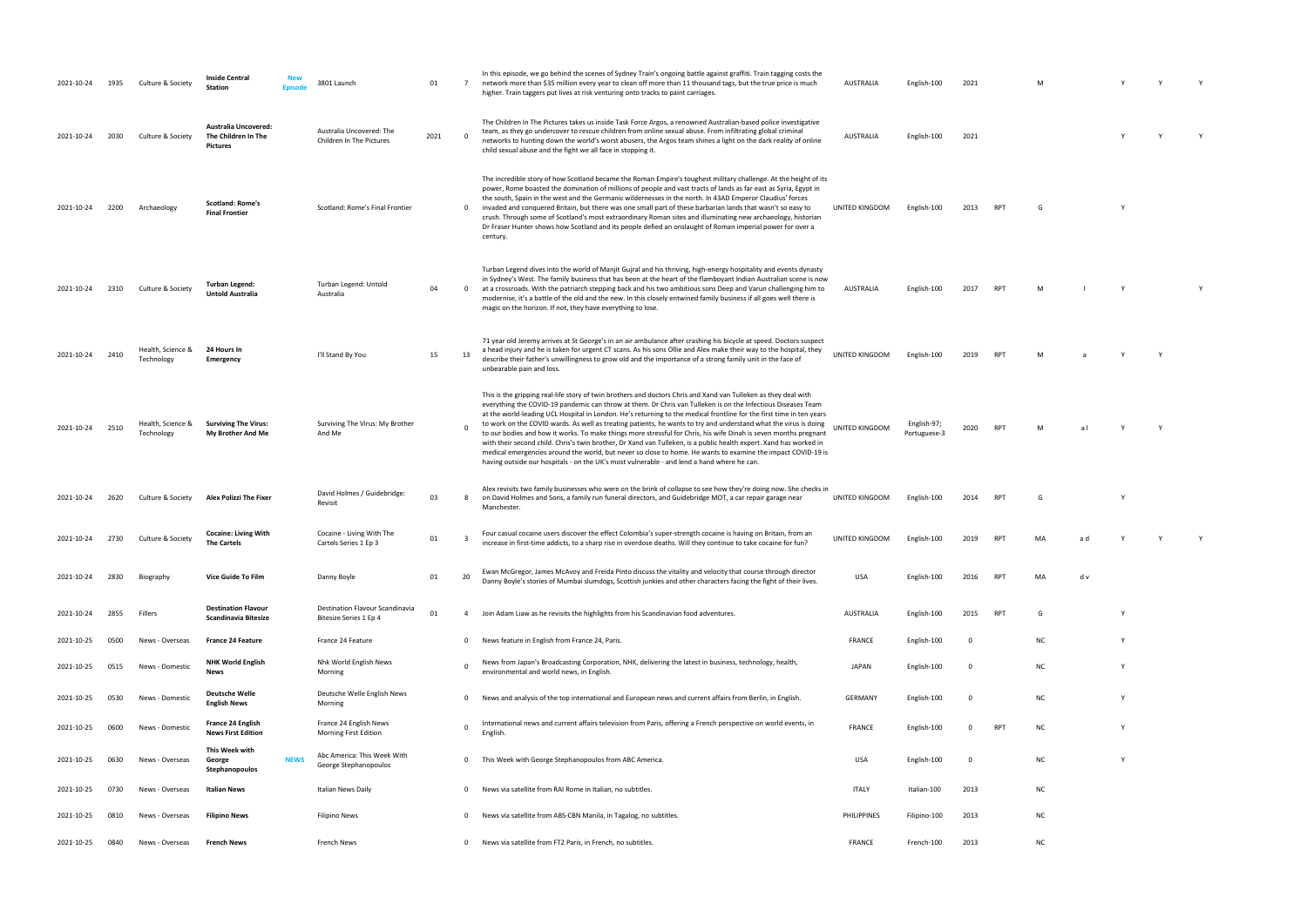| 2021-10-25 | 0930 | News - Overseas                 | Greek News                                       |                                     | Greek News                                           |      |                 | News via satellite from ERT Athens, in Greek, no subtitles.                                                                                                                                                                                                                                                                                                                                                                                                                                           | GREECE                | Greek-100   | 2020        |            | NC.       |     |  |
|------------|------|---------------------------------|--------------------------------------------------|-------------------------------------|------------------------------------------------------|------|-----------------|-------------------------------------------------------------------------------------------------------------------------------------------------------------------------------------------------------------------------------------------------------------------------------------------------------------------------------------------------------------------------------------------------------------------------------------------------------------------------------------------------------|-----------------------|-------------|-------------|------------|-----------|-----|--|
| 2021-10-25 | 1030 | News - Overseas                 | German News                                      |                                     | German News                                          |      | $\mathbf{0}$    | News via satellite from DW Berlin, in German, no subtitles.                                                                                                                                                                                                                                                                                                                                                                                                                                           | <b>GERMANY</b>        | German-100  | 2013        |            | NC.       |     |  |
| 2021-10-25 | 1100 | News - Overseas                 | <b>Spanish News</b>                              |                                     | Spanish News                                         |      | $\mathbf{0}$    | News via satellite from RTVE Madrid, in Spanish, no subtitles.                                                                                                                                                                                                                                                                                                                                                                                                                                        | SPAIN                 | Spanish-100 | 2013        |            | ΝC        |     |  |
| 2021-10-25 | 1130 | News - Overseas                 | <b>Turkish News</b>                              |                                     | Turkish News                                         |      | $\mathbf{0}$    | News via satellite from TRT Turkey, in Turkish, no subtitles.                                                                                                                                                                                                                                                                                                                                                                                                                                         | <b>TURKEY</b>         | Turkish-100 | 2013        |            | ΝC        |     |  |
| 2021-10-25 | 1200 | News - Overseas                 | <b>Arabic News F24</b>                           |                                     | Arabic News F24                                      |      | $\mathbf 0$     | International news and current affairs from France 24 Arabic, via satellite, in Arabic, no subtitles.                                                                                                                                                                                                                                                                                                                                                                                                 | <b>FRANCE</b>         | Arabic-100  | 0           |            | NC.       |     |  |
| 2021-10-25 | 1230 | News - Overseas                 | <b>ABC America: World</b><br><b>News Tonight</b> | <b>NEWS</b>                         | Abc America: World News<br>Tonight With David Muir   |      |                 | America's number one network news bulletin with anchors David Muir weekdays Whit Johnson Saturday edition<br>and Linsey Davis Sunday edition.                                                                                                                                                                                                                                                                                                                                                         | USA                   | English-100 | $\mathbf 0$ |            | <b>NC</b> |     |  |
| 2021-10-25 | 1300 | News - Overseas                 | Al Jazeera News                                  |                                     | Al Jazeera News Hour Second<br>Edition               |      | $\mathbf{0}$    | News via satellite from Al Jazeera Satellite Network, Qatar, in English.                                                                                                                                                                                                                                                                                                                                                                                                                              | QATAR                 | English-100 | 2012        |            | <b>NC</b> |     |  |
| 2021-10-25 | 1400 | Culture & Society               | <b>Inside Central</b><br><b>Station</b>          | <b>REPLAY</b>                       | 3801 Launch                                          | 01   | $7\overline{ }$ | In this episode, we go behind the scenes of Sydney Train's ongoing battle against graffiti. Train tagging costs the<br>network more than \$35 million every year to clean off more than 11 thousand tags, but the true price is much<br>higher. Train taggers put lives at risk venturing onto tracks to paint carriages.                                                                                                                                                                             | AUSTRALIA             | English-100 | 2021        | RPT        | M         |     |  |
| 2021-10-25 | 1500 | Culture & Society               | <b>Where Are You</b><br><b>Really From?</b>      |                                     | Where Are You Really From?<br>Series 2               | 02   |                 | Michael meets with the Assyrians of Fairfield, a people without a nation that have made a new homeland in the<br>suburbs of Western Sydney.                                                                                                                                                                                                                                                                                                                                                           | <b>AUSTRALIA</b>      |             | 0           | <b>RPT</b> | PG        |     |  |
| 2021-10-25 | 1530 | Travel                          | <b>Destination Flavour -</b><br>Japan            |                                     | Destination Flavour Japan<br>Bitesize Series 1 Ep 10 | 01   | 10              | Some of your favourite moments and recipes from Adam Liaw's culinary and cultural journey through Japan from<br>its frozen north, to cherry-blossomed mainland and tropical sun-soaked south.                                                                                                                                                                                                                                                                                                         | <b>AUSTRALIA</b>      | English-100 | 2013        | <b>RPT</b> | G         |     |  |
| 2021-10-25 | 1535 | Cooking                         | The Cook Up with<br>Adam Liaw                    | <b>SBS</b><br>Food<br><b>Encore</b> | Eggs                                                 | 01   | 135             | Ethiopian cook Tinsae Elsdon, head chef at The Old Fitz, Anna Ugarte-Carral, and host Adam Liaw create their<br>favourite egg dishes in The Cook Up kitchen.                                                                                                                                                                                                                                                                                                                                          | <b>AUSTRALIA</b>      | English-100 | 2021        |            | PG        |     |  |
| 2021-10-25 | 1605 | Health, Science &<br>Technology | <b>The Supervet</b>                              | <b>New</b><br><b>Episode</b>        | Angus Fawcett-Eustace And<br>Rocy Nelson             | 07   | 7               | Irrepressible rescue Rocky, a nine-year-old Springer Spaniel, provides invaluable emotional support for mum<br>Tanya, who is living with multiple sclerosis, and dad Ian. But his sweet nature belies the fact that he is living in<br>constant pain after a failed elbow operation elsewhere left him limping and struggling to walk. He's been brought UNITED KINGDOM<br>to Fitzpatricks to discuss with Noel what options there may be for relieving his pain and returning him to a full<br>life. |                       | English-100 | 2021        |            | PG        |     |  |
| 2021-10-25 | 1705 | Quiz                            | Jeopardy!                                        | <b>New</b><br><b>Episode</b>        | Jeopardy Series 35 Ep 111                            | 35   | 111             | The late Alex Trebek hosts Jeopardy!, where the answers are revealed and the contestants must guess the<br>appropriate questions.                                                                                                                                                                                                                                                                                                                                                                     | <b>USA</b>            | English-100 | 2018        |            | PG        |     |  |
| 2021-10-25 | 1730 | Variety                         | <b>Letters And</b><br>Numbers                    |                                     | Letters And Numbers Series 1<br>Ep 90                | 01   | 90              | Two contestants pit their linguistic and numerical skills against each other and the clock in this entertaining quiz<br>show. Join host Richard Morecroft along with maths whiz Lily Serna and wordsmith David Astle.                                                                                                                                                                                                                                                                                 | <b>AUSTRALIA</b>      | English-100 | 2010        | <b>RPT</b> | G         |     |  |
| 2021-10-25 | 1800 | Quiz                            | Mastermind                                       |                                     | Mastermind Series 3 Ep 6                             | 03   |                 | In this round, the specialty subjects are the History of Coca-Cola, Bobby Fisher, Australian Freshwater Turtles, and<br>the film Captain America: Civil War.                                                                                                                                                                                                                                                                                                                                          | AUSTRALIA             | English-100 | 2021        | <b>RPT</b> |           |     |  |
| 2021-10-25 | 1830 | News - Overseas                 | <b>SBS World News</b>                            | <b>NEWS</b>                         | SBS World News 2021 Ep 298                           | 2021 | 298             | Up-to-date reports and analysis of the major national and international news stories of the day in Australia's only<br>world news service.                                                                                                                                                                                                                                                                                                                                                            | <b>AUSTRALIA</b>      |             | 2021        | LIVE       | NC.       |     |  |
| 2021-10-25 | 1935 | History                         | <b>Britain's Most</b><br><b>Historic Towns</b>   |                                     | Medieval Lincoln                                     | 03   |                 | Alice explores Lincoln's fascinating medieval story, from a cathedral to a battle, crossbows, and social climbing.                                                                                                                                                                                                                                                                                                                                                                                    | UNITED KINGDOM        | English-100 | 2020        | <b>RPT</b> | PG        |     |  |
| 2021-10-25 | 2030 | Culture & Society               | Saved By A Stranger                              | <b>New</b><br>Episod                | Saved By A Stranger Series 1 Ep                      | 01   | -3              | A Falklands naval veteran tracks down survivors from his squadron, and a migrant to 60s Britain searches for the<br>teachers who helped him overcome childhood racism and xenophobia.                                                                                                                                                                                                                                                                                                                 | <b>UNITED KINGDOM</b> | English-100 | 2021        |            | M         |     |  |
| 2021-10-25 | 2130 | Health, Science &<br>Technology | 24 Hours In<br>Emergency                         | <b>New</b><br><b>Episod</b>         | With Or Without You                                  | 17   | 10              | Stroke doctor Bryan is having a busy day in resus. 70-year-old Jenny is rushed into the emergency department<br>with left sided weakness and problems with her speech, whilst 81-year-old Brian has facial droop and spinal<br>tingling. In Majors, 29-year-old Ronnie is experiencing severe lower back pain.                                                                                                                                                                                        | UNITED KINGDOM        | English-100 | 2021        |            | М         |     |  |
| 2021-10-25 | 2230 | News - Domestic                 | <b>SBS World News</b><br>Late                    | <b>NEWS</b>                         | SBS World News Late 2021 Ep<br>211                   | 2021 | 211             | Up-to-date reports and analysis of the major national and international news stories of the day in Australia's only<br>world news service.                                                                                                                                                                                                                                                                                                                                                            | <b>AUSTRALIA</b>      |             | 2021        | LIVE       | NC.       |     |  |
| 2021-10-25 | 2300 | Crime                           | Bosch                                            | <b>Episod</b>                       | Sabes Demasiado                                      | 07   | -3              | Bosch and Edgar track down La Mayorista, but Bosch asks Vega to assist after Edgar makes a costly error.<br>Chandler and Maddie record Franzen's statement for the SEC before Chandler stashes him away in a safehouse.<br>Irving and Lopez discuss the arson case, each concealing their true agendas.                                                                                                                                                                                               | USA                   | English-100 | 2021        |            | MA        |     |  |
| 2021-10-25 | 2350 | Thriller                        | An Ordinary Woman                                | <b>Episode</b>                      | An Ordinary Woman Series 2 Ep                        | 02   |                 | Nika is transported to the hospital, and Marina's husband, Artyom, finds out about Nika's pregnancy. Marina<br>decides to get rid of the car as it could be potential evidence of the crime.                                                                                                                                                                                                                                                                                                          | <b>RUSSIA</b>         | Russian-100 | 2020        |            | M         | als |  |

- 
- 
- $\begin{array}{ccccc} \text{RPT} & \text{M} & \text{Y} & \text{Y} & \text{Y} \end{array}$
- 
- 
- PG Y
- 
- 
- 
- teachers who helped him overcome childhood racism and xenophobia. UNITED KINGDOM English-100 <sup>2021</sup> <sup>M</sup> <sup>Y</sup> <sup>Y</sup> <sup>Y</sup>
- UNITED KINGDOM English-100 2021 M Y
- world news service. AuSTRALIA 2021 LIVE NC Y MA v Y Y
	- decides to get rid of the car as it could be potential evidence of the crime. RUSSIA Russian-100 <sup>2020</sup> <sup>M</sup> a l s Y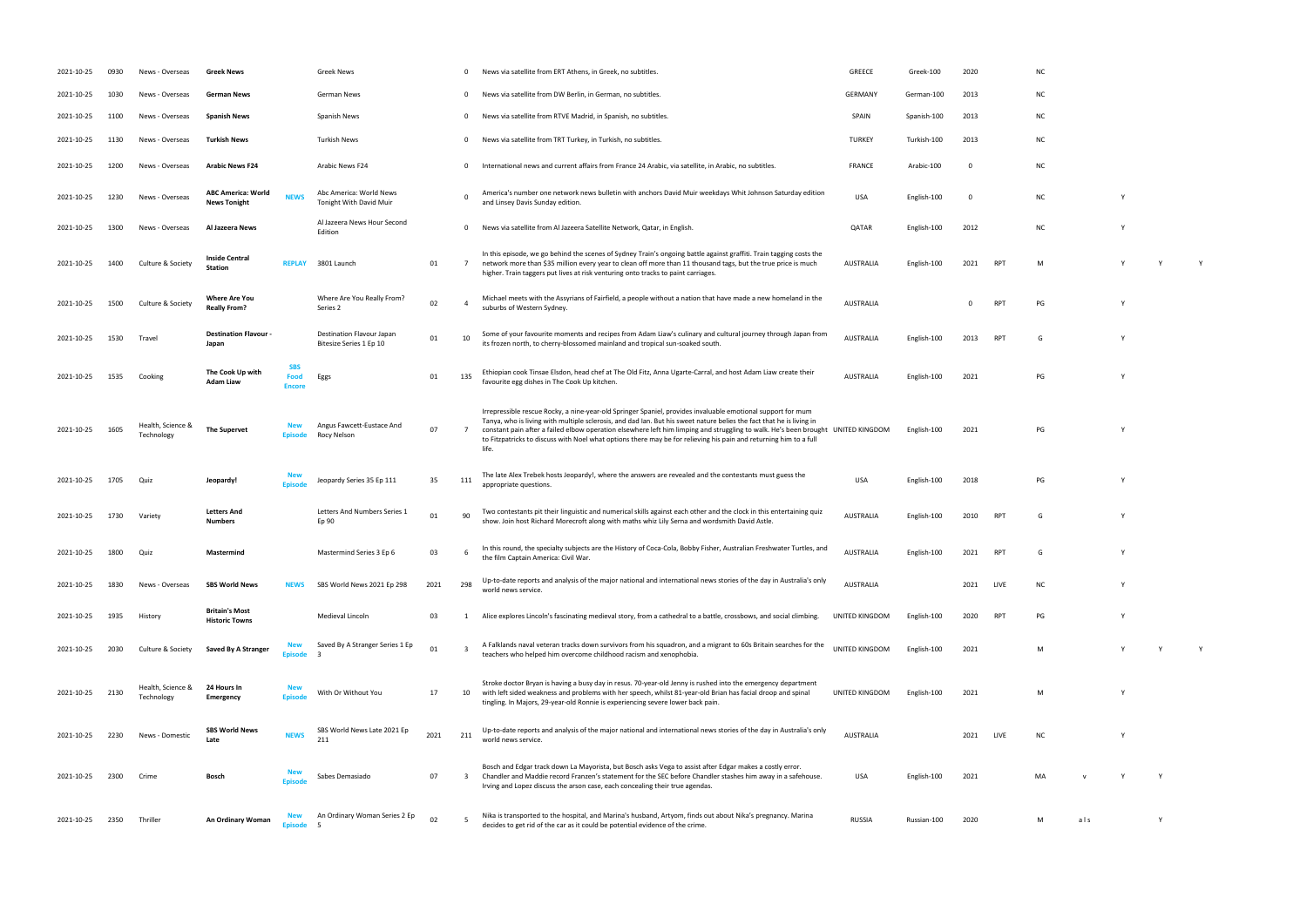| 2021-10-25 | 2445 | Thriller          | An Ordinary Woman                                   | Fnisod      | An Ordinary Woman Series 2 Ep                       | 02 |              | Marina wants to close her flower store, but it turns out she cannot, as her sales assistant has arranged a criminal<br>network - her friends have been smuggling drugs in the flowers.                                                                                                                                                                                                                                                                                                                                                                                              | <b>RUSSIA</b>    | Russian-100  | 2020        |                 |           | alv   |  |
|------------|------|-------------------|-----------------------------------------------------|-------------|-----------------------------------------------------|----|--------------|-------------------------------------------------------------------------------------------------------------------------------------------------------------------------------------------------------------------------------------------------------------------------------------------------------------------------------------------------------------------------------------------------------------------------------------------------------------------------------------------------------------------------------------------------------------------------------------|------------------|--------------|-------------|-----------------|-----------|-------|--|
| 2021-10-25 | 2550 | Thriller          | Deep State                                          |             | Surrender                                           | 02 | 5            | Harry, Aicha, and Leyla are chased out of Bamako and driven, out of necessity, to return to Al Moctar's camp,<br>where Aicha is taken away to be hanged for a past crime. In the search for the trio, Jones reveals the Collins tape UNITED KINGDOM<br>to Miller, who is furious.                                                                                                                                                                                                                                                                                                   |                  | English-100  | 2019        | <b>RPT</b>      | м         | l s v |  |
| 2021-10-25 | 2650 | Thriller          | Deep State                                          |             | New Normal, The                                     | 02 |              | With Aïcha being dragged to a scaffold, Harry must plead his case, and quickly. He convinces Al Moctar to hold off<br>and check whether his arms have been cut off. Sure enough, they have. He has played his part, and now the deep<br>state is abandoning him. Retreating into the interior, he gives them the name and location of his arms dealer - a<br>breadcrumb that they can pursue.                                                                                                                                                                                       | UNITED KINGDOM   | English-100  | 2019        | RP <sub>1</sub> | MA        | l v   |  |
| 2021-10-25 | 2745 | Travel            | <b>Huang's World</b>                                |             | Dubai                                               | 02 | 10           | Eddie arrives in Dubai, the opulent heart of the United Arab Emirates, to explore how the city's extreme wealth<br>drives technology, culture, and food.                                                                                                                                                                                                                                                                                                                                                                                                                            | USA              | English-100  | 2017        | <b>RPT</b>      | м         | l s   |  |
| 2021-10-25 | 2835 | Biography         | Vice Guide To Film                                  |             | <b>Ridley Scott</b>                                 | 01 | 21           | Russell Crowe, Sigourney Weaver and Geena Davis reflect on the visionary veteran who has taken us from the<br>dystopian futures of Alien and Blade Runner to the ancient past of Gladiator and the troubled present of Thelma<br>& Louise.                                                                                                                                                                                                                                                                                                                                          | USA              | English-100  | 2016        | RPT             | MA        |       |  |
| 2021-10-26 | 0500 | News - Overseas   | <b>France 24 Feature</b>                            |             | France 24 Feature                                   |    | $\mathbf{0}$ | News feature in English from France 24, Paris.                                                                                                                                                                                                                                                                                                                                                                                                                                                                                                                                      | <b>FRANCE</b>    | English-100  | 0           |                 | NC        |       |  |
| 2021-10-26 | 0515 | News - Domestic   | <b>NHK World English</b><br>News                    |             | Nhk World English News<br>Morning                   |    | $\Omega$     | News from Japan's Broadcasting Corporation, NHK, delivering the latest in business, technology, health,<br>environmental and world news, in English                                                                                                                                                                                                                                                                                                                                                                                                                                 | JAPAN            | English-100  | 0           |                 | ΝC        |       |  |
| 2021-10-26 | 0530 | News - Domestic   | <b>Deutsche Welle</b><br><b>English News</b>        |             | Deutsche Welle English News<br>Morning              |    | $\mathbf{0}$ | News and analysis of the top international and European news and current affairs from Berlin, in English.                                                                                                                                                                                                                                                                                                                                                                                                                                                                           | <b>GERMANY</b>   | English-100  | 0           |                 | NC        |       |  |
| 2021-10-26 | 0600 | News - Domestic   | France 24 English<br><b>News First Edition</b>      |             | France 24 English News<br>Morning First Edition     |    | -0           | International news and current affairs television from Paris, offering a French perspective on world events, in<br>English.                                                                                                                                                                                                                                                                                                                                                                                                                                                         | FRANCE           | English-100  |             | RPT             | <b>NC</b> |       |  |
| 2021-10-26 | 0630 | News - Domestic   | Al Jazeera English<br>News                          |             | Al Jazeera News First Edition                       |    | $\mathbf{0}$ | News via satellite from Al Jazeera Satellite Network, Qatar, in English.                                                                                                                                                                                                                                                                                                                                                                                                                                                                                                            | QATAR            | English-100  | 0           |                 | NC        |       |  |
| 2021-10-26 | 0700 | News - Overseas   | <b>BBC News</b>                                     |             | BBC 6 O'clock News                                  |    | $^{\circ}$   | BBC 6.00pm evening news via satellite from London, UK, in English.                                                                                                                                                                                                                                                                                                                                                                                                                                                                                                                  | UNITED KINGDOM   | English-100  | 0           |                 | ΝC        |       |  |
| 2021-10-26 | 0730 | News - Overseas   | Italian News                                        |             | Italian News Daily                                  |    | 0            | News via satellite from RAI Rome in Italian, no subtitles.                                                                                                                                                                                                                                                                                                                                                                                                                                                                                                                          | <b>ITALY</b>     | Italian-100  | 2013        |                 | ΝC        |       |  |
| 2021-10-26 | 0810 | News - Overseas   | <b>Filipino News</b>                                |             | Filipino News                                       |    | 0            | News via satellite from ABS-CBN Manila, in Tagalog, no subtitles.                                                                                                                                                                                                                                                                                                                                                                                                                                                                                                                   | PHILIPPINES      | Filipino-100 | 2013        |                 | ΝC        |       |  |
| 2021-10-26 | 0840 | News - Overseas   | <b>French News</b>                                  |             | French News                                         |    | $\Omega$     | News via satellite from FT2 Paris, in French, no subtitles.                                                                                                                                                                                                                                                                                                                                                                                                                                                                                                                         | FRANCE           | French-100   | 2013        |                 | NC        |       |  |
| 2021-10-26 | 0930 | News - Overseas   | <b>Greek News</b>                                   |             | Greek News                                          |    | 0            | News via satellite from ERT Athens, in Greek, no subtitles.                                                                                                                                                                                                                                                                                                                                                                                                                                                                                                                         | GREECE           | Greek-100    | 2020        |                 | NC        |       |  |
| 2021-10-26 | 1030 | News - Overseas   | German News                                         |             | German News                                         |    |              | 0 News via satellite from DW Berlin, in German, no subtitles.                                                                                                                                                                                                                                                                                                                                                                                                                                                                                                                       | <b>GERMANY</b>   | German-100   | 2013        |                 | <b>NC</b> |       |  |
| 2021-10-26 | 1100 | News - Overseas   | <b>Spanish News</b>                                 |             | Spanish News                                        |    | $\Omega$     | News via satellite from RTVE Madrid, in Spanish, no subtitles.                                                                                                                                                                                                                                                                                                                                                                                                                                                                                                                      | SPAIN            | Spanish-100  | 2013        |                 | ΝC        |       |  |
| 2021-10-26 | 1130 | News - Overseas   | <b>Turkish News</b>                                 |             | <b>Turkish News</b>                                 |    | $\mathbf{0}$ | News via satellite from TRT Turkey, in Turkish, no subtitles.                                                                                                                                                                                                                                                                                                                                                                                                                                                                                                                       | <b>TURKEY</b>    | Turkish-100  | 2013        |                 | NC        |       |  |
| 2021-10-26 | 1200 | News - Overseas   | <b>Arabic News F24</b>                              |             | Arabic News F24                                     |    | $\mathbf{0}$ | International news and current affairs from France 24 Arabic, via satellite, in Arabic, no subtitles.                                                                                                                                                                                                                                                                                                                                                                                                                                                                               | FRANCE           | Arabic-100   | 0           |                 | NC        |       |  |
| 2021-10-26 | 1230 | News - Overseas   | <b>ABC America: World</b><br><b>News Tonight</b>    | <b>NEWS</b> | Abc America: World News<br>Tonight With David Muir  |    | $\Omega$     | America's number one network news bulletin with anchors David Muir weekdays Whit Johnson Saturday edition<br>and Linsey Davis Sunday edition.                                                                                                                                                                                                                                                                                                                                                                                                                                       | <b>USA</b>       | English-100  | $\mathbf 0$ |                 | <b>NC</b> |       |  |
| 2021-10-26 | 1300 | News - Domestic   | <b>PBS Newshour</b>                                 | <b>NEWS</b> | PBS Newshour                                        |    | $\mathbf 0$  | Reviews and analysis of the day's news presented by Judy Woodruff for the Public Broadcasting Service (PBS) in<br>the United States.                                                                                                                                                                                                                                                                                                                                                                                                                                                | USA              | English-100  | 2012        |                 | <b>NC</b> |       |  |
| 2021-10-26 | 1400 | Travel            | <b>Destination Flavour</b><br><b>China Bitesize</b> |             | Destination Flavour China<br>Bitesize Series 1 Ep 5 | 01 | -5           | All the best moments and bits from Destination Flavour China, led by famed chef and author Adam Liaw.                                                                                                                                                                                                                                                                                                                                                                                                                                                                               | <b>AUSTRALIA</b> | English-100  | $\Omega$    | <b>RPT</b>      | G         |       |  |
| 2021-10-26 | 1405 | Culture & Society | The Story Of The<br>Songs                           |             | Eric Clapton                                        | 01 | 10           | This episode explores the personal and musical development of this iconic rock and blues guitarist, singer and<br>songwriter. Contributors include Clapton's touring band members and session musicians, producers,<br>photographers, journalists and industry experts. Marcella Detroit recalls the hedonistic rock and roll tours fraught UNITED KINGDOM<br>with excess and overindulgence. Back-up singer Tessa Niles and renowned bassist Nathan East share their<br>intimate memories of helping to support and work through Clapton's grief of the untimely death of his son. |                  | English-100  | 2020        | <b>RPT</b>      | PG        |       |  |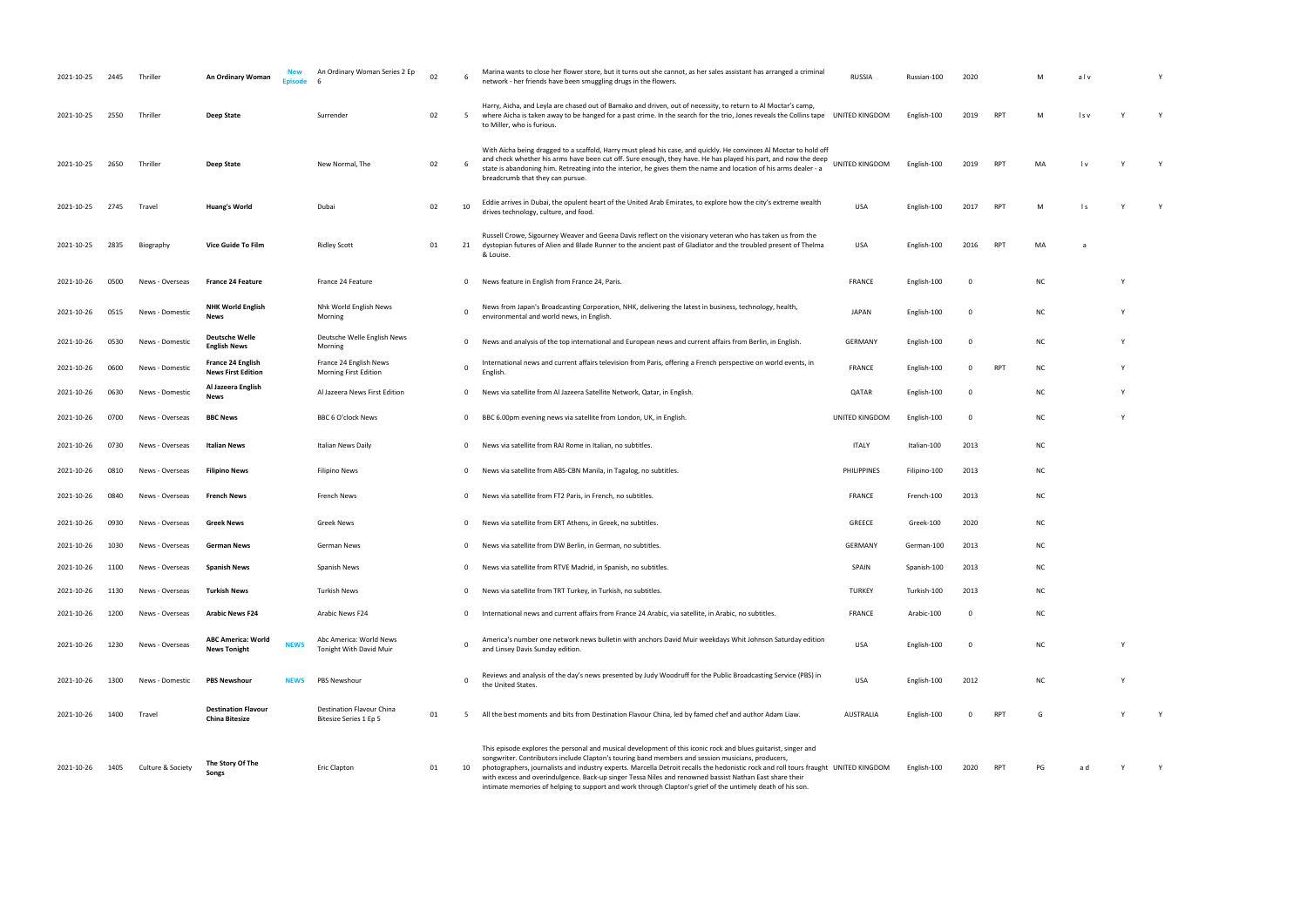| 2021-10-26 | 1500 | News - Domestic        | <b>Where Are You</b><br><b>Really From?</b>      |                                        | Where Are You Really From?<br>Series 3 Ep 1         | 03   |                         | Michael starts his journey in Brisbane, home to one of the largest Vietnamese communities in the country, some<br>surviving the trauma of the Vietnam war to thrive in the city's south western suburbs. Their exodus from Vietnam<br>may have coined the term 'boat people', but more than 40 years later, they've reclaimed it as a reminder of their<br>strength, resilience, and gratitude to a country that took them in when they had nowhere else to go.                                          | <b>AUSTRALIA</b> |             | 2020 |            | PG |      |   |   |  |
|------------|------|------------------------|--------------------------------------------------|----------------------------------------|-----------------------------------------------------|------|-------------------------|----------------------------------------------------------------------------------------------------------------------------------------------------------------------------------------------------------------------------------------------------------------------------------------------------------------------------------------------------------------------------------------------------------------------------------------------------------------------------------------------------------|------------------|-------------|------|------------|----|------|---|---|--|
| 2021-10-26 | 1530 | Travel                 | Destination Flavour -<br>Japan                   |                                        | Destination Flavour Japan<br>Bitesize Series 1 Ep 1 | 01   |                         | Some of your favourite moments and recipes from Adam Liaw's culinary and cultural journey through Japan from<br>its frozen north, to cherry-blossomed mainland and tropical sun-soaked south.                                                                                                                                                                                                                                                                                                            | <b>AUSTRALIA</b> | English-100 | 2013 | <b>RPT</b> |    |      |   |   |  |
| 2021-10-26 | 1540 | Cooking                | The Cook Up with<br>Adam Liaw                    | <b>SBS</b><br>Food<br><b>Encore</b>    | Fast Food                                           | 01   | 136                     | The Cook Up kitchen plays host to Adam Liaw, DJ/writer Andrew Levins and host of SBS's Water Heart Food,<br>Palisa Anderson, as they create their very own renditions of fast food.                                                                                                                                                                                                                                                                                                                      | AUSTRALIA        | English-100 | 2021 |            | PG |      |   |   |  |
| 2021-10-26 | 1610 | History                | <b>Secrets Of The</b><br>Railway                 |                                        | Gold Rush Yukon Railway,<br>Arizona, The            | 01   | $\overline{\mathbf{3}}$ | We discover how over 100 years ago, a remote railroad fought against impossible odds in order to transport the<br>prospectors of the Klondike gold rush. From gangsters and gold miners, to President Donald Trump's grandfather, UNITED KINGDOM<br>this is the story of how a remote railway changed the lives of those who came in search of the American dream                                                                                                                                        |                  | English-100 | 2019 | RPT        | PG |      |   |   |  |
| 2021-10-26 | 1705 | Quiz                   | Jeopardy!                                        |                                        | Jeopardy Series 35 Ep 112                           | 35   | 112                     | The late Alex Trebek hosts Jeopardy!, where the answers are revealed and the contestants must guess the<br>appropriate questions.                                                                                                                                                                                                                                                                                                                                                                        | <b>USA</b>       | English-100 | 2018 |            | PG |      |   |   |  |
| 2021-10-26 | 1730 | Variety                | <b>Letters And</b><br>Numbers                    |                                        | Letters And Numbers Series 1<br>Ep 91               | 01   | 91                      | Two contestants pit their linguistic and numerical skills against each other and the clock in this entertaining quiz<br>show. Join host Richard Morecroft along with maths whiz Lily Serna and wordsmith David Astle.                                                                                                                                                                                                                                                                                    | AUSTRALIA        | English-100 | 2010 | RPT        |    |      |   |   |  |
| 2021-10-26 | 1800 | Quiz                   | Mastermind                                       |                                        | Mastermind Series 3 Ep 7                            | 03   |                         | In this round, the specialty subjects are Blazing Saddles, the 1942 Attack on Sydney Harbour, pop band The 1975,<br>and The Elder Scrolls video game.                                                                                                                                                                                                                                                                                                                                                    | AUSTRALIA        | English-100 | 2021 |            |    |      |   |   |  |
| 2021-10-26 | 1830 | News - Oversea         | <b>SBS World News</b>                            |                                        | SBS World News 2021 Ep 299                          | 2021 | 299                     | Up-to-date reports and analysis of the major national and international news stories of the day in Australia's only<br>world news service.                                                                                                                                                                                                                                                                                                                                                               | <b>AUSTRALIA</b> |             | 2021 | LIVE       | NO |      |   |   |  |
| 2021-10-26 | 1930 | History                | <b>Great Canadian</b><br><b>Railway Journeys</b> |                                        | Kamloops To Calgary                                 | 04   | - 5                     | Michael Portillo boards one of the world's most famous trains, the Rocky Mountaineer, to cross the backbone of<br>the North American continent from Kamloops to the spa resort of Banff. This magnificent journey takes him to<br>the highest point of the 19th century transcontinental Canadian Pacific Railway line at Kicking Horse Pass, past<br>Lake Louise and inside spiral tunnels blasted through the mountains.                                                                               | UNITED KINGDOM   | English-100 | 2019 | <b>RPT</b> |    |      |   |   |  |
| 2021-10-26 | 2030 | <b>Current Affairs</b> | Insight                                          |                                        | Lone Survivor                                       | 2021 | 30                      | When you are the lone survivor of a tragedy, how does it shape your life and how do you move on?                                                                                                                                                                                                                                                                                                                                                                                                         | AUSTRALIA        | English-100 | 2021 |            | ΝC |      |   |   |  |
| 2021-10-26 | 2130 | <b>Current Affairs</b> | Dateline                                         |                                        | Back To School With Delta                           | 2021 | 29                      | COVID-19 has disrupted the education of millions of students. Dateline reports from Florida, where schools are<br>battling against a Delta surge and the state's Governor to keep kids safe and in class.                                                                                                                                                                                                                                                                                                | <b>AUSTRALIA</b> | English-100 | 2021 |            | NC |      |   |   |  |
| 2021-10-26 | 2200 | Current Affairs        | The Feed                                         | <b>Episod</b>                          | Feed 2021 Ep, The 29                                | 2021 | 29                      | If your new online love seems too good to be true, well, you might be right. Romance scams have surged during<br>the pandemic, with loneliness and stay-at-home boredom driving ordinary Australians into the hands of online<br>fraudsters. The Feed speaks to one woman who lost thousands of dollars to a man she believed loved her, and<br>the investigator who exposed the web of organised crime behind it all.                                                                                   | <b>AUSTRALIA</b> | English-100 | 2021 |            | NC |      |   |   |  |
| 2021-10-26 | 2230 | News - Domestic        | <b>SBS World News</b><br>Late                    | <b>NEWS</b>                            | SBS World News Late 2021 Ep<br>212                  | 2021 | 212                     | Up-to-date reports and analysis of the major national and international news stories of the day in Australia's only<br>world news service.                                                                                                                                                                                                                                                                                                                                                               | <b>AUSTRALIA</b> |             | 2021 | LIVE       | NC |      |   |   |  |
| 2021-10-26 | 2300 | <b>Current Affairs</b> | The Point                                        | <b>Encore</b>                          | Point 2021, The Ep 26                               | 2021 | 26                      | Join John Paul Janke for a cutting analysis of the week in Indigenous Affairs and a unique perspective on the latest<br>domestic and international news.                                                                                                                                                                                                                                                                                                                                                 | AUSTRALIA        | English-100 | 2021 | <b>RPT</b> | NC |      |   |   |  |
| 2021-10-26 | 2330 | Crime                  | <b>Before We Die</b>                             | <b>Fnisode</b>                         | Before We Die Series 2 Ep 2                         | 02   | - 2                     | The Leak, Magnus, has discovered that he has been sold, and in order to buy his freedom, he must do everything<br>he can to find Christian.                                                                                                                                                                                                                                                                                                                                                              | SWEDEN           | Swedish-100 | 2019 |            | M  | adlv |   |   |  |
| 2021-10-26 | 2435 | Contemporary           | The A Word                                       | <b>New</b><br><b>Season</b><br>Premien | A Word Series 3 Ep 1, The                           | 03   | -1                      | Unsettled by the change in his life, Joe rejects his headphones. Maurice tries to solve all his family's problems,<br>Alison clashes with a stranger, and Rebecca has some big news.                                                                                                                                                                                                                                                                                                                     | UNITED KINGDOM   | English-100 | 2020 |            | M  | a    |   | Y |  |
| 2021-10-26 | 2545 | Contemporary           | The A Word                                       |                                        | A Word Series 3 Ep 2, The                           | 03   | $\overline{2}$          | Joe causes concern at school as he becomes fixated on his teacher, Heather. Paul helps Mark in his bid to join the<br>army, and Rebecca sets the family straight about her pregnancy.                                                                                                                                                                                                                                                                                                                    | UNITED KINGDOM   | English-100 | 2020 |            | M  | als  |   |   |  |
| 2021-10-26 | 2650 | Contemporary           | The A Word                                       | <b>Fnisode</b>                         | A Word Series 3 Ep 3, The                           | 03   | $\mathbf{R}$            | Maurice and Eddie lock horns on a kids camping trip. Paul tries to forge a connection with Joe. Rebecca interrupts<br>Alison's date with Ben to confront her about motherhood.                                                                                                                                                                                                                                                                                                                           | UNITED KINGDOM   | English-100 | 2020 |            | M  | a l  | Y |   |  |
| 2021-10-26 | 2800 | Food Lifestyle         | Ainsley's Australian<br><b>Market Menu</b>       |                                        | Ainsley's Market Menu Series 1<br>Ep 1              | 01   |                         | The first stop on the Ainsley's Australian Market Menu is Willunga, a bustling farmers market in a charming, little<br>town in South Australia. After setting up his stall Ainsley goes in search of the finest produce for his menu. Along<br>the way he discovers some glorious pork loin from a rare breed pig farmer, for his spicy 'Chargrilled Jerk Pork'.<br>For dessert, Ainsley selects some juicy strawberries and rich cream for a simple layered treat that honours<br>seasonal ingredients. | AUSTRALIA        | English-100 | 2018 | <b>RPT</b> | G  |      |   |   |  |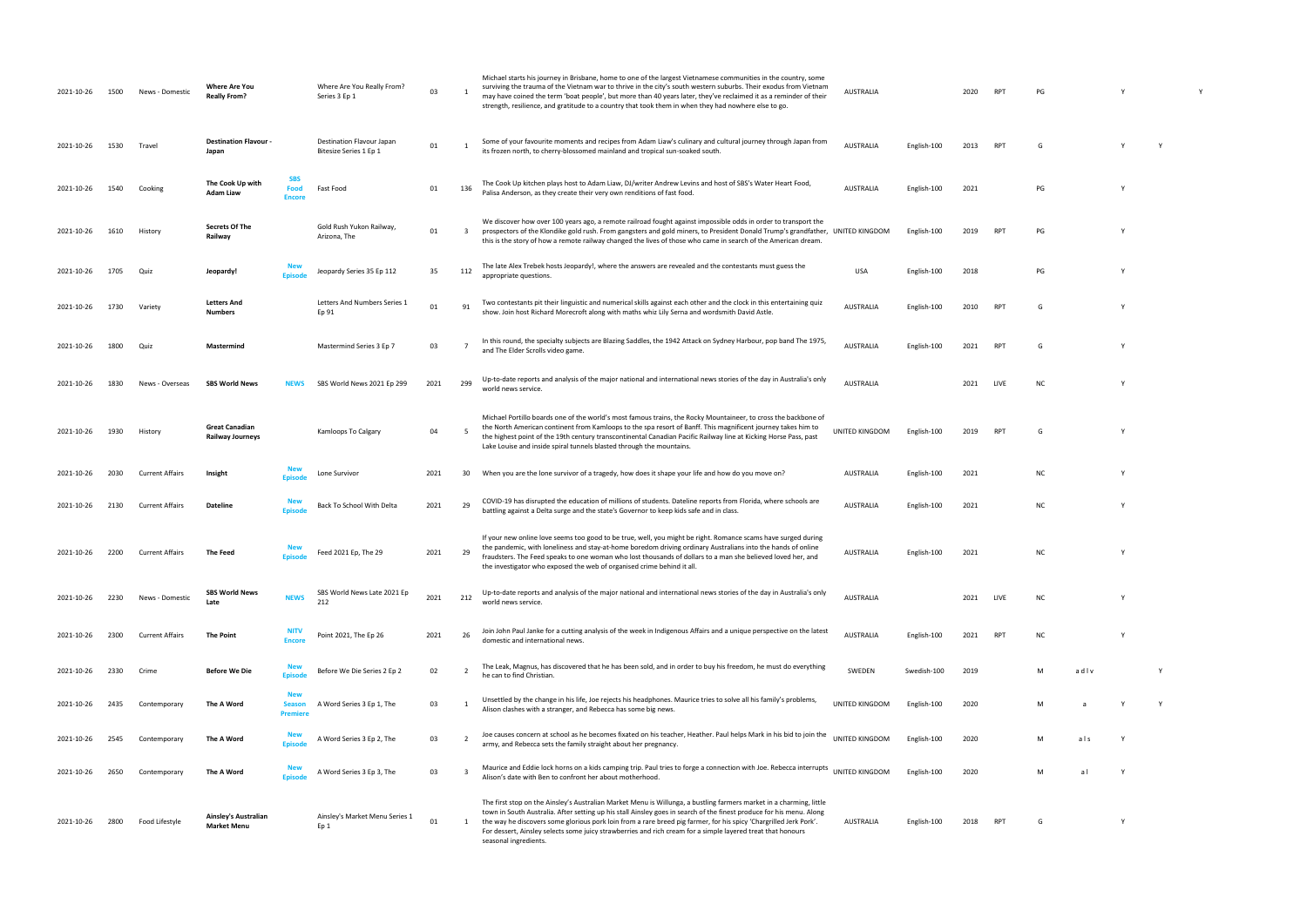The Cook Up kitchen to recreate some favourite dishes from the sea. AUSTRALIA English-100 <sup>2021</sup> PG <sup>Y</sup> UNITED STATES AND A VIOLATION CONTRACTOR OF A VIOLATION CONTRACTOR OF A VIOLATION OF A VIOLATION CONTRACTOR OF<br>Discontractor of a violation of a violation of a violation of a violation of a violation of a violation of a v<br>

2021-10-27 1800 Quiz **Mastermind** Mastermind Series 3 Ep 8 03 8 In this round, the specialty subjects are Rowan Atkinson, The Matildas, Pat Rafter, and the band The Cure. AUSTRALIA English-100 2021 RPT G Y world news service. AuSTRALIA 2021 2022 2021 2022 2021 2022 2021 2021 2022 2021 2021 2021 2021 2021 2021 2021 2021 2021 2021 2021 2021 2021 2021 2021 2021 2021 2021 2021 2021 2022 2021 2021 2021 2021 2021 2021 2021 2021 20

| 2021-10-26 | 2855 | Fillers                | <b>Destination Flavour</b><br><b>Scandinavia Bitesize</b> |                                     | Destination Flavour Scandinavia<br>Bitesize Series 1 Ep 5 | 01   |              | Join Adam Liaw as he revisits the highlights from his Scandinavian food adventures.                                                                                                                                                                                                                                           | <b>AUSTRALIA</b> | English-100  | 2015        | RP <sup>1</sup> | G         |  |
|------------|------|------------------------|-----------------------------------------------------------|-------------------------------------|-----------------------------------------------------------|------|--------------|-------------------------------------------------------------------------------------------------------------------------------------------------------------------------------------------------------------------------------------------------------------------------------------------------------------------------------|------------------|--------------|-------------|-----------------|-----------|--|
| 2021-10-27 | 0500 | News - Overseas        | <b>France 24 Feature</b>                                  |                                     | France 24 Feature                                         |      | $\mathbf 0$  | News feature in English from France 24, Paris.                                                                                                                                                                                                                                                                                | <b>FRANCE</b>    | English-100  | $\Omega$    |                 | NC.       |  |
| 2021-10-27 | 0515 | News - Domestic        | <b>NHK World English</b><br><b>News</b>                   |                                     | Nhk World English News<br>Morning                         |      | - 0          | News from Japan's Broadcasting Corporation, NHK, delivering the latest in business, technology, health,<br>environmental and world news, in English.                                                                                                                                                                          | <b>JAPAN</b>     | English-100  | $\Omega$    |                 | ΝC        |  |
| 2021-10-27 | 0530 | News - Domestic        | <b>Deutsche Welle</b><br><b>English News</b>              |                                     | Deutsche Welle English News<br>Morning                    |      | $\mathbf{0}$ | News and analysis of the top international and European news and current affairs from Berlin, in English.                                                                                                                                                                                                                     | <b>GERMANY</b>   | English-100  | 0           |                 | <b>NC</b> |  |
| 2021-10-27 | 0600 | News - Domestic        | France 24 English<br><b>News First Edition</b>            |                                     | France 24 English News<br><b>Morning First Edition</b>    |      | $\Omega$     | International news and current affairs television from Paris, offering a French perspective on world events, in<br>English.                                                                                                                                                                                                   | <b>FRANCE</b>    | English-100  | 0           | <b>RPT</b>      | NC.       |  |
| 2021-10-27 | 0630 | News - Domestic        | Al Jazeera English<br><b>News</b>                         |                                     | Al Jazeera News First Edition                             |      | $\mathbf{0}$ | News via satellite from Al Jazeera Satellite Network, Qatar, in English.                                                                                                                                                                                                                                                      | QATAR            | English-100  | 0           |                 | <b>NC</b> |  |
| 2021-10-27 | 0700 | News - Overseas        | <b>BBC News</b>                                           |                                     | BBC 6 O'clock News                                        |      | $\mathbf{0}$ | BBC 6.00pm evening news via satellite from London, UK, in English.                                                                                                                                                                                                                                                            | UNITED KINGDOM   | English-100  | $\mathbf 0$ |                 | NC.       |  |
| 2021-10-27 | 0730 | News - Overseas        | <b>Italian News</b>                                       |                                     | Italian News Daily                                        |      | $\mathbf 0$  | News via satellite from RAI Rome in Italian, no subtitles.                                                                                                                                                                                                                                                                    | <b>ITALY</b>     | Italian-100  | 2013        |                 | NC.       |  |
| 2021-10-27 | 0810 | News - Overseas        | <b>Filipino News</b>                                      |                                     | <b>Filipino News</b>                                      |      | $\mathbf{0}$ | News via satellite from ABS-CBN Manila, in Tagalog, no subtitles.                                                                                                                                                                                                                                                             | PHILIPPINES      | Filipino-100 | 2013        |                 | NC.       |  |
| 2021-10-27 | 0840 | News - Overseas        | <b>French News</b>                                        |                                     | French News                                               |      | $\mathbf{0}$ | News via satellite from FT2 Paris, in French, no subtitles.                                                                                                                                                                                                                                                                   | <b>FRANCE</b>    | French-100   | 2013        |                 | ΝC        |  |
| 2021-10-27 | 0930 | News - Overseas        | <b>Greek News</b>                                         |                                     | Greek News                                                |      | 0            | News via satellite from ERT Athens, in Greek, no subtitles.                                                                                                                                                                                                                                                                   | GREECE           | Greek-100    | 2020        |                 | NC.       |  |
| 2021-10-27 | 1030 | News - Overseas        | <b>German News</b>                                        |                                     | German News                                               |      | $\mathbf 0$  | News via satellite from DW Berlin, in German, no subtitles.                                                                                                                                                                                                                                                                   | GERMANY          | German-100   | 2013        |                 | NC.       |  |
| 2021-10-27 | 1100 | News - Overseas        | <b>Spanish News</b>                                       |                                     | Spanish News                                              |      | $\mathbf 0$  | News via satellite from RTVE Madrid, in Spanish, no subtitles.                                                                                                                                                                                                                                                                | SPAIN            | Spanish-100  | 2013        |                 | ΝC        |  |
| 2021-10-27 | 1130 | News - Overseas        | <b>Turkish News</b>                                       |                                     | Turkish News                                              |      | $\mathbf 0$  | News via satellite from TRT Turkey, in Turkish, no subtitles.                                                                                                                                                                                                                                                                 | <b>TURKEY</b>    | Turkish-100  | 2013        |                 | ΝC        |  |
| 2021-10-27 | 1200 | News - Overseas        | <b>Arabic News F24</b>                                    |                                     | Arabic News F24                                           |      | $\mathbf{O}$ | International news and current affairs from France 24 Arabic, via satellite, in Arabic, no subtitles.                                                                                                                                                                                                                         | <b>FRANCE</b>    | Arabic-100   | $\Omega$    |                 | <b>NC</b> |  |
| 2021-10-27 | 1230 | News - Overseas        | <b>ABC America: World</b><br><b>News Tonight</b>          | <b>NEWS</b>                         | Abc America: World News<br>Tonight With David Muir        |      | $\Omega$     | America's number one network news bulletin with anchors David Muir weekdays Whit Johnson Saturday edition<br>and Linsey Davis Sunday edition.                                                                                                                                                                                 | <b>USA</b>       | English-100  | 0           |                 | <b>NC</b> |  |
| 2021-10-27 | 1300 | News - Domestic        | <b>PBS Newshour</b>                                       | <b>NEWS</b>                         | <b>PBS Newshour</b>                                       |      | - 0          | Reviews and analysis of the day's news presented by Judy Woodruff for the Public Broadcasting Service (PBS) in<br>the United States.                                                                                                                                                                                          | <b>USA</b>       | English-100  | 2012        |                 | <b>NC</b> |  |
| 2021-10-27 | 1400 | <b>Current Affairs</b> | <b>Dateline</b>                                           | <b>REPLAY</b>                       | Back To School With Delta                                 | 2021 | 29           | COVID-19 has disrupted the education of millions of students. Dateline reports from Florida, where schools are<br>battling against a Delta surge and the state's Governor to keep kids safe and in class.                                                                                                                     | <b>AUSTRALIA</b> | English-100  | 2021        | <b>RPT</b>      | NC.       |  |
| 2021-10-27 | 1430 | <b>Current Affairs</b> | Insight                                                   | <b>REPLAY</b>                       | Lone Survivor                                             | 2021 | 30           | When you are the lone survivor of a tragedy, how does it shape your life and how do you move on?                                                                                                                                                                                                                              | <b>AUSTRALIA</b> | English-100  | 2021        | RP <sup>®</sup> | ΝC        |  |
| 2021-10-27 | 1530 | Travel                 | <b>Destination Flavour -</b><br>Japan                     |                                     | Destination Flavour Japan<br>Bitesize Series 1 Ep 2       | 01   | - 2          | Some of your favourite moments and recipes from Adam Liaw's culinary and cultural journey through Japan from<br>its frozen north, to cherry-blossomed mainland and tropical sun-soaked south.                                                                                                                                 | <b>AUSTRALIA</b> | English-100  | 2013        | <b>RPT</b>      | G         |  |
| 2021-10-27 | 1540 | Cooking                | The Cook Up with<br>Adam Liaw                             | <b>SBS</b><br>Food<br><b>Encore</b> | From The Sea                                              | 01   | 137          | Cookbook author Analiese Gregory and Monday Morning Cooking Club's Lisa Goldberg join host Adam Liaw in<br>The Cook Up kitchen to recreate some favourite dishes from the sea.                                                                                                                                                | <b>AUSTRALIA</b> | English-100  | 2021        |                 | PG        |  |
| 2021-10-27 | 1610 | History                | <b>Secrets Of The</b><br>Railway                          |                                     | Frozen Nordland Railway, The                              | 01   | -4           | When first constructed, it was the northernmost railway line on Earth, and today its locomotives are among the<br>most powerful ever built. But its secret story remains hidden at the bottom of a nearby fjord, where the wrecks<br>of Nazi destroyers and Allied ships lay testament to the crucial role it played in WWII. | UNITED KINGDOM   | English-100  | 2019        | <b>RPT</b>      | G         |  |
| 2021-10-27 | 1705 | Quiz                   | Jeopardy!                                                 | <b>Episod</b>                       | Jeopardy Series 35 Ep 113                                 | 35   | 113          | The late Alex Trebek hosts Jeopardy!, where the answers are revealed and the contestants must guess the<br>appropriate questions.                                                                                                                                                                                             | <b>USA</b>       | English-100  | 2018        |                 | PG        |  |
| 2021-10-27 | 1730 | Variety                | <b>Letters And</b><br>Numbers                             |                                     | Letters And Numbers Series 1<br>Ep 92                     | 01   | 92           | Two contestants pit their linguistic and numerical skills against each other and the clock in this entertaining quiz<br>show. Join host Richard Morecroft along with maths whiz Lily Serna and wordsmith David Astle.                                                                                                         | <b>AUSTRALIA</b> | English-100  | 2010        | RPT             | G         |  |
| 2021-10-27 | 1800 | Quiz                   | Mastermind                                                |                                     | Mastermind Series 3 Ep 8                                  | 03   | 8            | In this round, the specialty subjects are Rowan Atkinson, The Matildas, Pat Rafter, and the band The Cure.                                                                                                                                                                                                                    | AUSTRALIA        | English-100  | 2021        | RPT             | G         |  |
| 2021-10-27 | 1830 | News - Overseas        | <b>SBS World News</b>                                     | <b>NEWS</b>                         | SBS World News 2021 Ep 300                                | 2021 | 300          | Up-to-date reports and analysis of the major national and international news stories of the day in Australia's only<br>world news service.                                                                                                                                                                                    | <b>AUSTRALIA</b> |              | 2021        | LIVE            | NC.       |  |

| RPT | G  | Υ |
|-----|----|---|
|     | NC | Y |
|     | NC | Y |
|     | NC | Υ |
| RPT | NC | Υ |
|     | NC | Υ |
|     | NC | Y |
|     | NC |   |
|     | NC |   |
|     | NC |   |
|     | NC |   |
|     | NC |   |
|     | NC |   |
|     | NC |   |
|     | NC |   |
|     | NC | Υ |
|     | NC | Υ |
| RPT | NC | Υ |
| RPT | NC | Υ |
| RPT | G  | Y |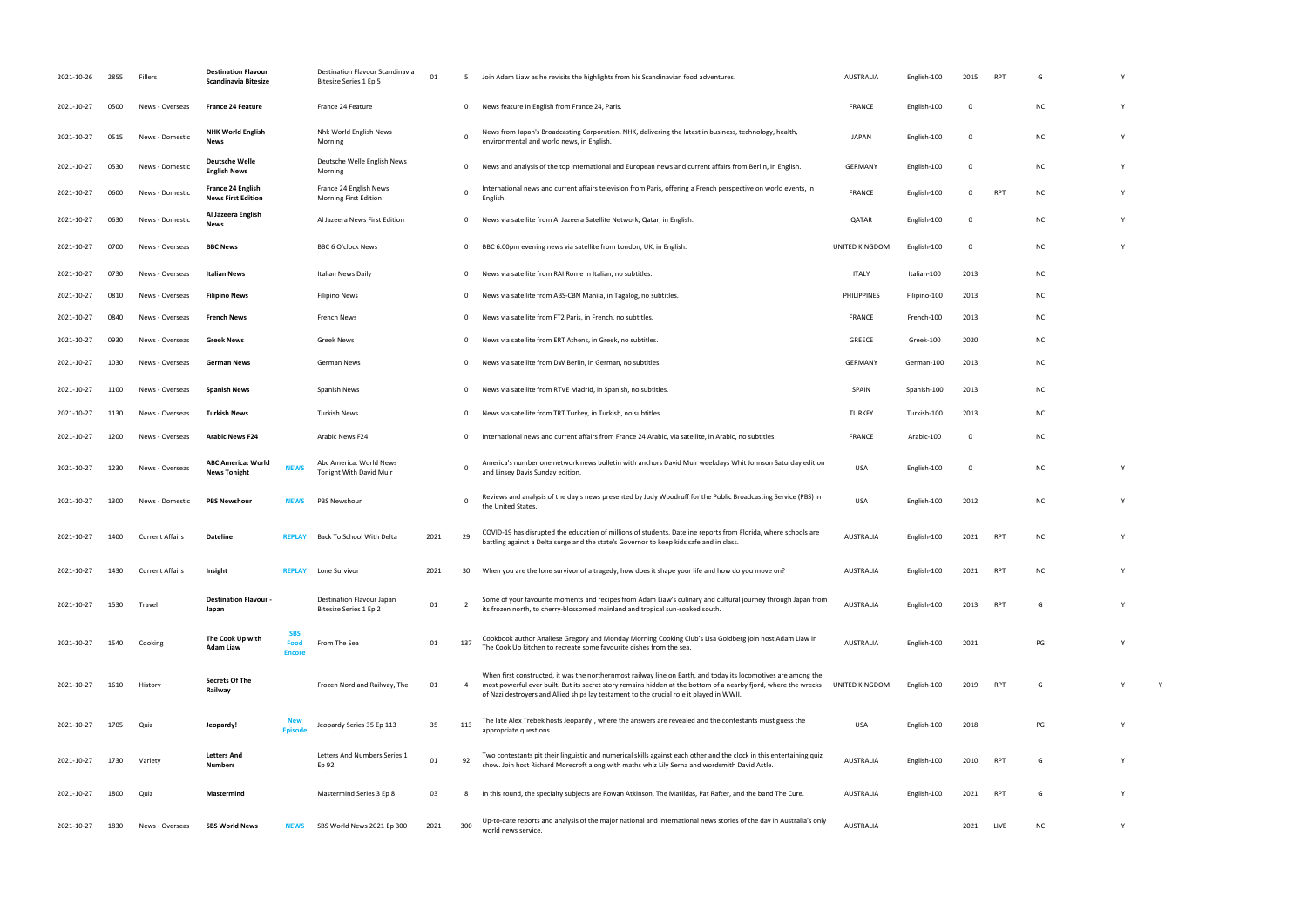| 2021-10-27 | 1930 | Health. Science &<br>Technology | <b>Australia's Health</b><br>Revolution        | Final<br><b>Episode</b> | Australia's Health Revolution<br>Series 1 Ep 3      | 01   | $\overline{\mathbf{3}}$ | Dr Michael Mosley was himself diagnosed with Type 2 diabetes and was determined to reverse this with diet, not<br>drugs. He successfully did so and now wants to encourage Australians to do so.                                                                                                                                                                                                                                                                                                                                                                                     | <b>AUSTRALIA</b>   | English-100                 | 2020        |                 | M         |                         |          |          |  |
|------------|------|---------------------------------|------------------------------------------------|-------------------------|-----------------------------------------------------|------|-------------------------|--------------------------------------------------------------------------------------------------------------------------------------------------------------------------------------------------------------------------------------------------------------------------------------------------------------------------------------------------------------------------------------------------------------------------------------------------------------------------------------------------------------------------------------------------------------------------------------|--------------------|-----------------------------|-------------|-----------------|-----------|-------------------------|----------|----------|--|
| 2021-10-27 | 2035 | Health, Science &<br>Technology | 24 Hours In<br>Emergency                       | Episode                 | <b>Turn Back Time</b>                               | 17   | 9                       | 39-year-old Leo is in A&E with a head injury after crashing his car and flipping it on its roof. 9-year-old Kieran has<br>been brought in with a sore wrist following a skateboarding accident while 91-year-old Lilian has been brought to UNITED KINGDOM<br>A&E after falling at home.                                                                                                                                                                                                                                                                                             |                    | English-100                 | 2021        |                 | M         |                         |          |          |  |
| 2021-10-27 | 2130 | History                         | <b>Railways Of The</b><br><b>Western Front</b> |                         | Railways Of The Western Front<br>With Chris Tarrant |      | $\mathbf{0}$            | A hundred years ago, the Great War killed an estimated 16 million people. In this 90-minute special, Chris Tarrant<br>crosses Europe to tell the story of the machine that lead to death on such an horrendous scale. It was not the<br>machine gun, the first warplanes or tanks or even mustard gas, but the railway.                                                                                                                                                                                                                                                              | UNITED KINGDOM     | English-100                 | 2019        | RP <sub>1</sub> | PG        | a۱.                     |          |          |  |
| 2021-10-27 | 2245 | News - Domestic                 | <b>SBS World News</b><br>Late                  | <b>NEWS</b>             | SBS World News Late 2021 Ep<br>213                  | 2021 | 213                     | Up-to-date reports and analysis of the major national and international news stories of the day in Australia's only<br>world news service.                                                                                                                                                                                                                                                                                                                                                                                                                                           | <b>AUSTRALIA</b>   |                             | 2021        | LIVE            | NC        |                         |          |          |  |
| 2021-10-27 | 2315 | Period                          | <b>Atlantic Crossing</b>                       | Episode                 | <b>Fires Spread</b>                                 | 01   | $\overline{4}$          | Olav asks Martha to influence President Roosevelt to support the allies against the Nazis. But the President has<br>promised his people to keep the country out of the war. When Martha criticises him, it takes a toll on their<br>friendship. But then she finds a way for him to keep his election promises, while also helping Norway and the<br>allies.                                                                                                                                                                                                                         | <b>NORWAY</b>      | English-57;<br>Norwegian-43 | 2020        |                 | MA        |                         |          |          |  |
| 2021-10-27 | 2415 | Crime                           | <b>The Killing</b>                             |                         | Killing Series 3, The Ep 5                          | 03   | 5                       | The kidnapper continues to insist that he's seeking to recover a debt. If Lund is to save Emilie's life, it will be up to<br>her to find out what the debt is and how it should be repaid. Following a request for Robert Zeuthen's life in<br>exchange for Emile's, police set out to organise the exchange. Meanwhile, the integrity of a few high-ranking<br>politicians is called into question, as Prime Minister Kamper takes a dramatic decision. Stars Sofie Grabol, Nikolaj<br>Lie Kaas and Morten Suurballe.                                                               | DENMARK            | Danish-100                  | 2012        | RP <sub>1</sub> | M         |                         |          | <b>V</b> |  |
| 2021-10-27 | 2520 | Crime                           | <b>The Killing</b>                             |                         | Killing Series 3, The Ep 6                          | 03   | 6                       | Police are led to the Jutland region by their investigation. Here, Borch and Lund make an eerie discovery and find<br>themselves in danger. Back at HQ, pressure grows on Brix, as management question his judgment. Prime Minister<br>Kamper hesitates in implementing his decision following doubts about Emilie's fate. Ussing is found to have been<br>harbouring a secret. Stars Sofie Grabol, Nikolaj Lie Kaas and Morten Suurballe.                                                                                                                                           | DENMARK            | Danish-100                  | 2012        | RP <sub>1</sub> | M         |                         |          |          |  |
| 2021-10-27 | 2625 | Crime                           | <b>The Killing</b>                             |                         | Killing Series 3, The Ep 7                          | 03   | $\overline{7}$          | A new element turns out to play a role of great significance in the investigation. Borch and Lund have a hard time<br>shaking off their Jutland experience, and their working relationship suffers as a result. Robert and Maja harbour<br>hopes that Emilie may still be alive and Zeeland throw all their resources into tracking her down, as a secret is<br>revealed from an unlikely source within the family. Police run checks on Ussing's movements over the last couple<br>of years. Stars Sofie Grabol, Nikolaj Lie Kaas and Morten Suurballe.                             | DENMARK            | Danish-100                  | 2012        | RP <sub>1</sub> | M         | l s v                   |          |          |  |
| 2021-10-27 | 2730 | Crime                           | <b>The Killing</b>                             |                         | Killing Series 3, The Ep 8                          | 03   | 8                       | A suspect is taken in for examination as the police try to find out more about the notebook they discovered, but<br>things go less than smoothly. The prime minister and his close aids become the focus of police attention, as Karen<br>is also found to be hiding a dangerous secret which could prove fatal for the government. Borch and Lund's trip<br>to Jutland begins to have consequences. Robert Zeuthen intensifies the hunt for his daughter, despite coming<br>under heavy pressure from the Zeeland board. Stars Sofie Grabol, Nikolaj Lie Kaas and Morten Suurballe. | DENMARK            | Danish-100                  | 2012        | RP <sub>1</sub> | M         | $\mathsf{I} \mathsf{v}$ |          |          |  |
| 2021-10-27 | 2835 | Biography                       | Vice Guide To Film                             |                         | David Fincher                                       | 01   | 3                       | Ben Affleck, Jesse Eisenberg and Robin Wright zero in on the meticulous technique of David Fincher, whose<br>controlled mixture of craftsmanship and showmanship has created a series of thrillers casting a long, dark<br>shadow over modern American cinema.                                                                                                                                                                                                                                                                                                                       | <b>USA</b>         | English-100                 | 2016        | RP <sub>1</sub> | MA        | l v                     |          |          |  |
| 2021-10-28 | 0500 | News - Overseas                 | <b>France 24 Feature</b>                       |                         | France 24 Feature                                   |      | 0                       | News feature in English from France 24, Paris.                                                                                                                                                                                                                                                                                                                                                                                                                                                                                                                                       | FRANCE             | English-100                 | - 0         |                 | <b>NC</b> |                         |          |          |  |
| 2021-10-28 | 0515 | News - Domestic                 | <b>NHK World English</b><br>News               |                         | Nhk World English News<br>Morning                   |      | $\Omega$                | News from Japan's Broadcasting Corporation, NHK, delivering the latest in business, technology, health,<br>environmental and world news, in English.                                                                                                                                                                                                                                                                                                                                                                                                                                 | <b>JAPAN</b>       | English-100                 | 0           |                 | NC        |                         | <b>V</b> |          |  |
| 2021-10-28 | 0530 | News - Domestic                 | <b>Deutsche Welle</b><br><b>English News</b>   |                         | Deutsche Welle English News<br>Morning              |      | $\mathbf{0}$            | News and analysis of the top international and European news and current affairs from Berlin, in English.                                                                                                                                                                                                                                                                                                                                                                                                                                                                            | GERMANY            | English-100                 | 0           |                 | ΝC        |                         | Y        |          |  |
| 2021-10-28 | 0600 | News - Domestic                 | France 24 English<br><b>News First Edition</b> |                         | France 24 English News<br>Morning First Edition     |      | $\mathbf 0$             | International news and current affairs television from Paris, offering a French perspective on world events, in<br>English.                                                                                                                                                                                                                                                                                                                                                                                                                                                          | FRANCE             | English-100                 | $\mathbf 0$ | <b>RPT</b>      | <b>NC</b> |                         | Y        |          |  |
| 2021-10-28 | 0630 | News - Domestic                 | Al Jazeera English<br><b>News</b>              |                         | Al Jazeera News First Edition                       |      | $\mathbf{0}$            | News via satellite from Al Jazeera Satellite Network, Qatar, in English.                                                                                                                                                                                                                                                                                                                                                                                                                                                                                                             | QATAR              | English-100                 | $\mathbf 0$ |                 | NC        |                         | Y        |          |  |
| 2021-10-28 | 0700 | News - Overseas                 | <b>BBC News</b>                                |                         | BBC 6 O'clock News                                  |      | $\mathbf{0}$            | BBC 6.00pm evening news via satellite from London, UK, in English.                                                                                                                                                                                                                                                                                                                                                                                                                                                                                                                   | UNITED KINGDOM     | English-100                 | 0           |                 | NC        |                         | Y        |          |  |
| 2021-10-28 | 0730 | News - Overseas                 | Italian News                                   |                         | Italian News Daily                                  |      | $\mathbf{0}$            | News via satellite from RAI Rome in Italian, no subtitles.                                                                                                                                                                                                                                                                                                                                                                                                                                                                                                                           | <b>ITALY</b>       | Italian-100                 | 2013        |                 | NC        |                         |          |          |  |
| 2021-10-28 | 0810 | News - Overseas                 | <b>Filipino News</b>                           |                         | Filipino News                                       |      | 0                       | News via satellite from ABS-CBN Manila, in Tagalog, no subtitles.                                                                                                                                                                                                                                                                                                                                                                                                                                                                                                                    | <b>PHILIPPINES</b> | Filipino-100                | 2013        |                 | <b>NC</b> |                         |          |          |  |
| 2021-10-28 | 0840 | News - Overseas                 | <b>French News</b>                             |                         | French News                                         |      |                         | 0 News via satellite from FT2 Paris, in French, no subtitles.                                                                                                                                                                                                                                                                                                                                                                                                                                                                                                                        | FRANCE             | French-100                  | 2013        |                 | <b>NC</b> |                         |          |          |  |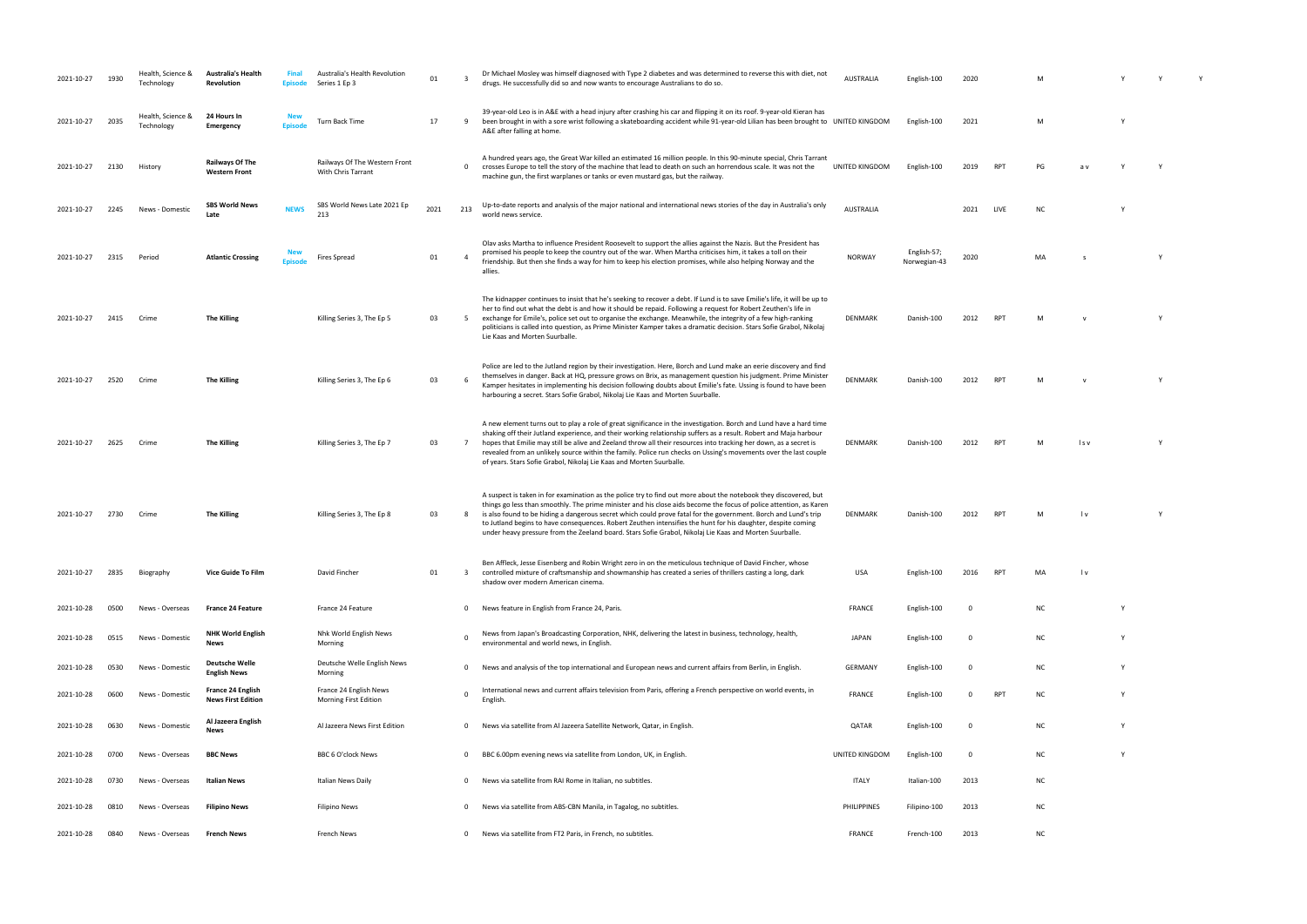- 
- 
- 
- the United States and States. USA English-100 2012 NC 2012 NC 2012 NC 2012 NC 2012 NC 2012 NC 2012 NC 2012 NC 2012 NC 2012 NC 2012 NC 2012 NC 2012 NC 2012 NC 2012 NC 2012 NC 2012 NC 2012 NC 2012 NC 2012 NC 2012 NC 2012 NC
- Bitesize Series 1 Ep 6 <sup>01</sup> <sup>6</sup> All the best moments and bits from Destination Flavour China, led by famed chef and author Adam Liaw. AUSTRALIA English-100 <sup>0</sup> RPT <sup>G</sup> <sup>Y</sup> <sup>Y</sup>
- 
- RPT PG al Y
- presenter/chef Hayden Quinn as they create simple dishes everyone will love. AUSTRALIA English-100 <sup>2021</sup> PG <sup>Y</sup>
- $RPT$  PG Y
- 
- 
- 
- 
- PG Y 5; Russian-5 <sup>2021</sup> <sup>Y</sup>
- 5; Russian-5 <sup>2021</sup> <sup>Y</sup>
	-
- 
- 
- 
- 
- 
- 
- 
- -

| 2021-10-28 | 0930 | News - Overseas   | <b>Greek News</b>                                     |                                               | Greek News                                                |      |              | News via satellite from ERT Athens, in Greek, no subtitles.                                                                                                                                                                                                                                                                                                                                                                                                                                                                                                                                                                                                                                                                 | <b>GREECE</b>    | Greek-100                           | 2020        |            | ΝC        |     |   |  |
|------------|------|-------------------|-------------------------------------------------------|-----------------------------------------------|-----------------------------------------------------------|------|--------------|-----------------------------------------------------------------------------------------------------------------------------------------------------------------------------------------------------------------------------------------------------------------------------------------------------------------------------------------------------------------------------------------------------------------------------------------------------------------------------------------------------------------------------------------------------------------------------------------------------------------------------------------------------------------------------------------------------------------------------|------------------|-------------------------------------|-------------|------------|-----------|-----|---|--|
| 2021-10-28 | 1030 | News - Overseas   | German News                                           |                                               | German News                                               |      | $\mathbf{0}$ | News via satellite from DW Berlin, in German, no subtitles.                                                                                                                                                                                                                                                                                                                                                                                                                                                                                                                                                                                                                                                                 | <b>GERMANY</b>   | German-100                          | 2013        |            | <b>NC</b> |     |   |  |
| 2021-10-28 | 1100 | News - Overseas   | <b>Spanish News</b>                                   |                                               | Spanish News                                              |      | $\mathbf 0$  | News via satellite from RTVE Madrid, in Spanish, no subtitles.                                                                                                                                                                                                                                                                                                                                                                                                                                                                                                                                                                                                                                                              | SPAIN            | Spanish-100                         | 2013        |            | ΝC        |     |   |  |
| 2021-10-28 | 1130 | News - Overseas   | <b>Turkish News</b>                                   |                                               | <b>Turkish News</b>                                       |      | $\mathbf 0$  | News via satellite from TRT Turkey, in Turkish, no subtitles.                                                                                                                                                                                                                                                                                                                                                                                                                                                                                                                                                                                                                                                               | <b>TURKEY</b>    | Turkish-100                         | 2013        |            | <b>NC</b> |     |   |  |
| 2021-10-28 | 1200 | News - Overseas   | <b>Arabic News F24</b>                                |                                               | Arabic News F24                                           |      | $\mathbf{0}$ | International news and current affairs from France 24 Arabic, via satellite, in Arabic, no subtitles.                                                                                                                                                                                                                                                                                                                                                                                                                                                                                                                                                                                                                       | <b>FRANCE</b>    | Arabic-100                          | $^{\circ}$  |            | <b>NC</b> |     |   |  |
| 2021-10-28 | 1230 | News - Overseas   | <b>ABC America: World</b><br><b>News Tonight</b>      | <b>NEWS</b>                                   | Abc America: World News<br>Tonight With David Muir        |      |              | America's number one network news bulletin with anchors David Muir weekdays Whit Johnson Saturday edition<br>and Linsey Davis Sunday edition.                                                                                                                                                                                                                                                                                                                                                                                                                                                                                                                                                                               | <b>USA</b>       | English-100                         | $\mathbf 0$ |            | <b>NC</b> |     | Υ |  |
| 2021-10-28 | 1300 | News - Domestic   | <b>PBS Newshour</b>                                   | <b>NEWS</b>                                   | PBS Newshour                                              |      | $\Omega$     | Reviews and analysis of the day's news presented by Judy Woodruff for the Public Broadcasting Service (PBS) in<br>the United States.                                                                                                                                                                                                                                                                                                                                                                                                                                                                                                                                                                                        | <b>USA</b>       | English-100                         | 2012        |            | <b>NC</b> |     |   |  |
| 2021-10-28 | 1400 | Cooking           | <b>Destination Flavour</b><br>China Bitesize          |                                               | Destination Flavour China<br>Bitesize Series 1 Ep 6       | 01   | 6            | All the best moments and bits from Destination Flavour China, led by famed chef and author Adam Liaw.                                                                                                                                                                                                                                                                                                                                                                                                                                                                                                                                                                                                                       | <b>AUSTRALIA</b> | English-100                         | 0           | <b>RPT</b> | G         |     |   |  |
| 2021-10-28 | 1405 | Cooking           | <b>Destination Flavour</b><br>China Bitesize          |                                               | Destination Flavour China<br>Bitesize Series 1 Ep 7       | 01   | $7^{\circ}$  | All the best moments and bits from Destination Flavour China, led by famed chef and author Adam Liaw.                                                                                                                                                                                                                                                                                                                                                                                                                                                                                                                                                                                                                       | <b>AUSTRALIA</b> | English-100                         | 0           | <b>RPT</b> | PG        | a w |   |  |
| 2021-10-28 | 1415 | Culture & Society | <b>The Eviction</b>                                   |                                               | Eviction, The                                             |      | $\mathbf{0}$ | The Eviction is a feature documentary that immerses us in the passionate and desperate fight of a small<br>community trying to save their homes. Hear the story behind the headlines of Australia's most controversial<br>public housing sale, told through the eyes of those at the vanguard. An entire suburb is up for sale, and the state<br>government says the decision is final, but for this group of residents the battle is anything but over. The Eviction<br>shines a light on the Australian housing crisis, and investigates why the system is so broken. Compelling, bold and<br>raw, this film will shake you to your core, and have you question why we call Australia fair. Narrated by Michael<br>Caton. | AUSTRALIA        | English-100                         | 2018        | RPT        | PG        | a l |   |  |
| 2021-10-28 | 1540 | Cooking           | The Cook Up with<br>Adam Liaw                         | <b>SBS</b><br>Food<br><b>Encore</b>           | Simply The Best                                           | 01   | 138          | Host Adam Liaw is joined in The Cook Up kitchen by meteorologist and food writer Magdalena Roze and TV<br>presenter/chef Hayden Quinn as they create simple dishes everyone will love.                                                                                                                                                                                                                                                                                                                                                                                                                                                                                                                                      | <b>AUSTRALIA</b> | English-100                         | 2021        |            | PG        |     |   |  |
| 2021-10-28 | 1610 | History           | <b>Secrets Of The</b><br>Railway                      |                                               | Deadly Liverpool To<br>Manchester Railway, The            | 01   | - 5          | This unassuming railway line revolutionised how we travelled and propelled mankind into the modern world. But<br>at what cost? Quicksand like bogs needed to be crossed, fears and superstitions surrounded it and, as if it was a<br>self-fulfilling prophecy, tragedy struck on its maiden voyage.                                                                                                                                                                                                                                                                                                                                                                                                                        | UNITED KINGDOM   | English-100                         | 2019        | RPT        | PG        |     |   |  |
| 2021-10-28 | 1705 | Quiz              | Jeopardy!                                             | <b>Episode</b>                                | Jeopardy Series 35 Ep 114                                 | 35   | 114          | The late Alex Trebek hosts Jeopardy!, where the answers are revealed and the contestants must guess the<br>appropriate questions.                                                                                                                                                                                                                                                                                                                                                                                                                                                                                                                                                                                           | <b>USA</b>       | English-100                         | 2018        |            | PG        |     |   |  |
| 2021-10-28 | 1730 | Variety           | <b>Letters And</b><br>Numbers                         |                                               | Letters And Numbers Series 1<br>Ep 93                     | 01   | 93           | Two contestants pit their linguistic and numerical skills against each other and the clock in this entertaining quiz<br>show. Join host Richard Morecroft along with maths whiz Lily Serna and wordsmith David Astle.                                                                                                                                                                                                                                                                                                                                                                                                                                                                                                       | <b>AUSTRALIA</b> | English-100                         | 2010        | <b>RPT</b> | G         |     |   |  |
| 2021-10-28 | 1800 | Quiz              | Mastermind                                            |                                               | Mastermind Series 3 Ep 9                                  | 03   | - q          | In this round, the specialty subjects are the TV show Survivor, the History of Nintendo, The Great Plague of<br>London, and Fawlty Towers.                                                                                                                                                                                                                                                                                                                                                                                                                                                                                                                                                                                  | <b>AUSTRALIA</b> | English-100                         | 2021        | <b>RPT</b> | G         |     |   |  |
| 2021-10-28 | 1830 | News - Overseas   | <b>SBS World News</b>                                 | <b>NEWS</b>                                   | SBS World News 2021 Ep 301                                | 2021 | 301          | Up-to-date reports and analysis of the major national and international news stories of the day in Australia's only<br>world news service.                                                                                                                                                                                                                                                                                                                                                                                                                                                                                                                                                                                  | <b>AUSTRALIA</b> |                                     | 2021        | LIVE       | <b>NC</b> |     | Y |  |
| 2021-10-28 | 1930 | Culture & Society | Coastal Devon &<br><b>Cornwall With</b><br>Michael Po | <b>New</b><br><b>Episode</b>                  | Coastal Devon & Cornwall With<br>Michael Portillo S1 Ep 3 | 01   | -3           | On the South West Coast Path, Michael follows the western shore of Cornwall's biggest natural harbour Mount's<br>Bay - a sweeping, 42-mile long, horseshoe-shaped shoreline. He begins at Cribba Head taking in the fishing village UNITED KINGDOM<br>of Mousehole.                                                                                                                                                                                                                                                                                                                                                                                                                                                         |                  | English-100                         | 2021        |            | PG        |     |   |  |
| 2021-10-28 | 2030 | Thriller          | <b>Red Election</b>                                   | <b>New</b><br><b>Series</b><br><b>Premier</b> | Red Election Series 1 Ep 1                                | 01   | 1            | Beatrice Ogilvie and her boss meet an ex-KGB agent who warns them of an impending attack on the UK. The<br>codename is Redback and it's connected to the Danish firm, Rieper-Hansen who are building a nuclear power<br>station in Scotland.                                                                                                                                                                                                                                                                                                                                                                                                                                                                                | UNITED KINGDOM   | English-90; Danish-<br>5; Russian-5 | 2021        |            |           |     |   |  |
| 2021-10-28 | 2130 | Thriller          | <b>Red Election</b>                                   | <b>New</b><br><b>Episode</b>                  | Red Election Series 1 Ep 2                                | 01   |              | Levi Nichols is promoted over Beatrice's head into the position occupied by her late boss. Frustrated at this,<br>Beatrice threatens Katrine with a dangerous truth drug.                                                                                                                                                                                                                                                                                                                                                                                                                                                                                                                                                   | UNITED KINGDOM   | English-90; Danish-<br>5; Russian-5 | 2021        |            |           |     |   |  |
| 2021-10-28 | 2230 | News - Domestic   | <b>SBS World News</b><br>Late                         | <b>NEWS</b>                                   | SBS World News Late 2021 Ep<br>214                        | 2021 | 214          | Up-to-date reports and analysis of the major national and international news stories of the day in Australia's only<br>world news service.                                                                                                                                                                                                                                                                                                                                                                                                                                                                                                                                                                                  | AUSTRALIA        |                                     | 2021        | LIVE       | ΝC        |     | Y |  |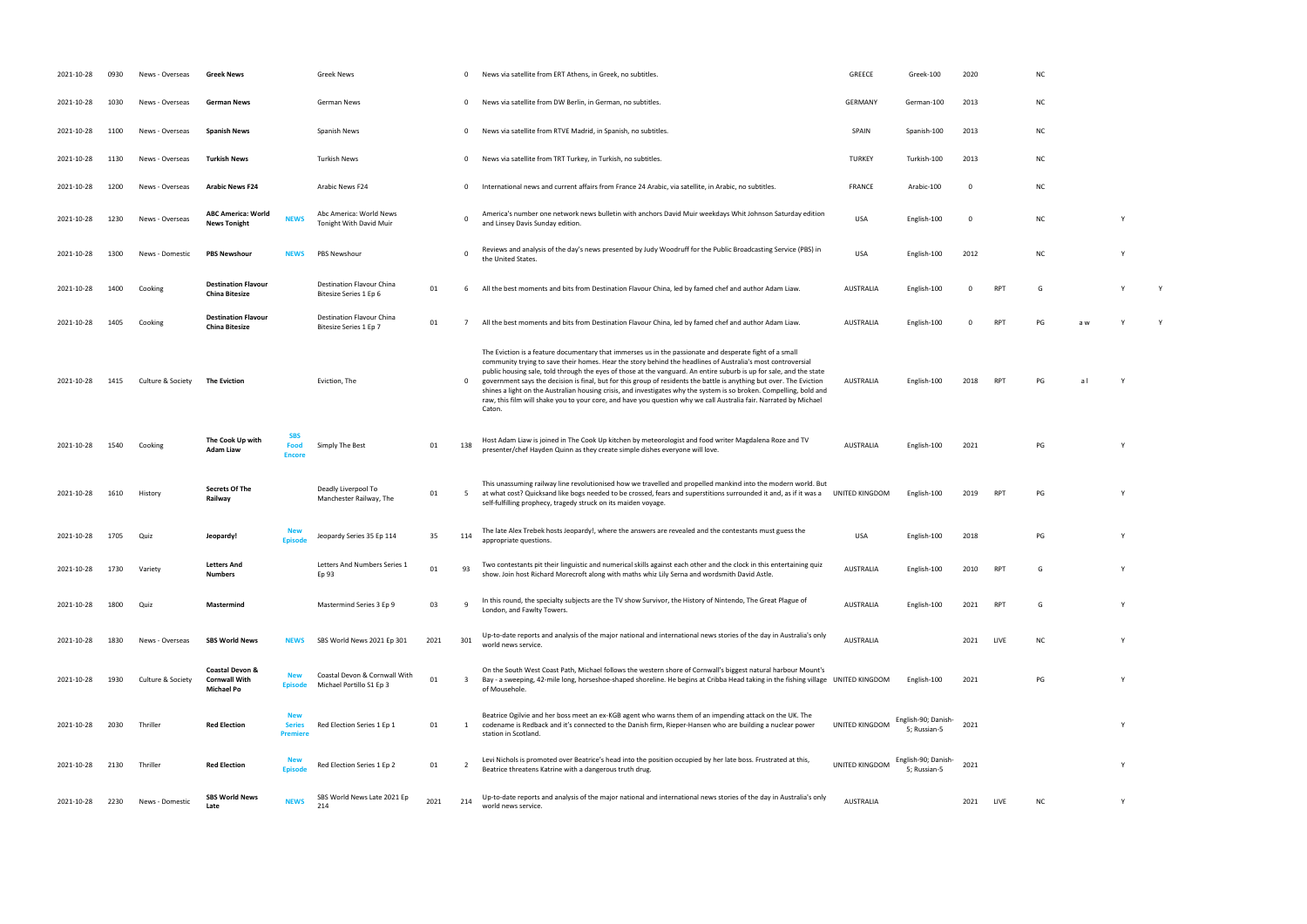| 2021-10-28 | 2300 | Crime           | Gomorrah                                         |                              | Gomorrah Series 1 Ep 3                             | 01   | $\overline{\mathbf{3}}$ | Ciro's turn hasn't come quite yet, for Pietro manages to hold on to the reins from inside the prison. Even being<br>behind bars won't stop him sending Ciro and his men to eliminate the Nigerian crack-dealers in a brutal<br>massacre. And among the inmates Pietro is the undisputed top dog. Meanwhile, Genny finally succeeds in<br>impressing Noemi, the girl he had set his sight on, by surprising her with Alesso - her favourite Italian singer. | <b>ITALY</b>   | Italian-100          | 2014                    |            | MA        |      |          | Y |   |
|------------|------|-----------------|--------------------------------------------------|------------------------------|----------------------------------------------------|------|-------------------------|------------------------------------------------------------------------------------------------------------------------------------------------------------------------------------------------------------------------------------------------------------------------------------------------------------------------------------------------------------------------------------------------------------------------------------------------------------|----------------|----------------------|-------------------------|------------|-----------|------|----------|---|---|
| 2021-10-28 | 2355 | Thriller        | <b>Mr Mercedes</b>                               | <b>Fnisode</b>               | Crunch Time                                        | 03   | - 9                     | Hodges and Jerome have a breakthrough in the Rothstein case. Holly gets a strange inheritance. Morris makes a<br>frightening discovery.                                                                                                                                                                                                                                                                                                                    | <b>USA</b>     | English-100          | 2019                    |            | MA        | alsv |          |   |   |
| 2021-10-28 | 2455 | Thriller        | <b>Mr Mercedes</b>                               | <b>Episod</b>                | <b>Burning Man</b>                                 | 03   | 10                      | Hodges gets an unexpected call. Pete has a plan. Morris starts to feel the heat.                                                                                                                                                                                                                                                                                                                                                                           | <b>USA</b>     | English-100          | 2019                    |            | MA        | alsv |          |   | Y |
| 2021-10-28 | 2555 | Period          | The Name Of The<br>Rose                          |                              | Name Of The Rose Series 1 Ep<br>7, The             | 01   |                         | After an intense witch-hunt and trial, Bernard is convinced he has found the killer. However, the death of another<br>monk may prove him wrong.                                                                                                                                                                                                                                                                                                            | <b>ITALY</b>   | English-99; Occitan- | 2018                    | <b>RPT</b> | M         | a v  |          |   |   |
| 2021-10-28 | 2655 | Period          | The Name Of The<br>Rose                          |                              | Name Of The Rose Series 1 Ep<br>8, The             | 01   |                         | With the murderer still on the loose and the summit coming to a close, William and Adso are in a race against<br>time to find the real culprit.                                                                                                                                                                                                                                                                                                            | <b>ITALY</b>   | English-95; Occitan- | 2018                    | <b>RPT</b> | M         | a v  |          |   |   |
| 2021-10-28 | 2800 | Food Lifestyle  | Ainsley's Australian<br><b>Market Menu</b>       |                              | Ainsley's Market Menu Series 1<br>Ep 2             | 01   |                         | Ainsley's next stop is the coastal town of Warrnambool in Victoria, where rolling green pastures meet the deep<br>blue sea. That means great beef, creamy dairy and the freshest seafood, all available at the Sunday market.<br>Ainsley doesn't waste any time, finding some succulent beef fillet from a local farmer for his delightful 'Sesame<br>Soy Beef Lollipops'.                                                                                 | AUSTRALIA      | English-100          | 2018                    | RPT        | G         |      |          |   |   |
| 2021-10-29 | 0500 | News - Overseas | <b>France 24 Feature</b>                         |                              | France 24 Feature                                  |      | 0                       | News feature in English from France 24, Paris.                                                                                                                                                                                                                                                                                                                                                                                                             | FRANCE         | English-100          | $\mathbf 0$             |            | NC.       |      |          |   |   |
| 2021-10-29 | 0515 | News - Domestic | <b>NHK World English</b><br><b>News</b>          |                              | Nhk World English News<br>Morning                  |      | $\mathbf 0$             | News from Japan's Broadcasting Corporation, NHK, delivering the latest in business, technology, health,<br>environmental and world news, in English.                                                                                                                                                                                                                                                                                                       | <b>JAPAN</b>   | English-100          | $\Omega$                |            | NC        |      |          |   |   |
| 2021-10-29 | 0530 | News - Domestic | <b>Deutsche Welle</b><br><b>English News</b>     |                              | Deutsche Welle English News<br>Morning             |      | 0                       | News and analysis of the top international and European news and current affairs from Berlin, in English.                                                                                                                                                                                                                                                                                                                                                  | GERMANY        | English-100          | $\mathbf 0$             |            | NC.       |      | <b>V</b> |   |   |
| 2021-10-29 | 0600 | News - Domestic | France 24 English<br><b>News First Edition</b>   |                              | France 24 English News<br>Morning First Edition    |      | $\mathbf 0$             | International news and current affairs television from Paris, offering a French perspective on world events, in<br>English                                                                                                                                                                                                                                                                                                                                 | FRANCE         | English-100          | $^{\circ}$              | RPT        | NC.       |      |          |   |   |
| 2021-10-29 | 0630 | News - Domestic | Al Jazeera English<br>News                       |                              | Al Jazeera News First Edition                      |      | $^{\circ}$              | News via satellite from Al Jazeera Satellite Network, Qatar, in English.                                                                                                                                                                                                                                                                                                                                                                                   | QATAR          | English-100          | $\mathbf 0$             |            | NC.       |      |          |   |   |
| 2021-10-29 | 0700 | News - Overseas | <b>BBC News</b>                                  |                              | <b>BBC 6 O'clock News</b>                          |      | 0                       | BBC 6.00pm evening news via satellite from London, UK, in English.                                                                                                                                                                                                                                                                                                                                                                                         | UNITED KINGDOM | English-100          | $\mathbf 0$             |            | NC.       |      |          |   |   |
| 2021-10-29 | 0730 | News - Overseas | Italian News                                     |                              | Italian News Daily                                 |      | $\mathbf 0$             | News via satellite from RAI Rome in Italian, no subtitles.                                                                                                                                                                                                                                                                                                                                                                                                 | ITALY          | Italian-100          | 2013                    |            | NC.       |      |          |   |   |
| 2021-10-29 | 0810 | News - Overseas | <b>Filipino News</b>                             |                              | <b>Filipino News</b>                               |      | $\mathbf 0$             | News via satellite from ABS-CBN Manila, in Tagalog, no subtitles.                                                                                                                                                                                                                                                                                                                                                                                          | PHILIPPINES    | Filipino-100         | 2013                    |            | <b>NC</b> |      |          |   |   |
| 2021-10-29 | 0840 | News - Overseas | <b>French News</b>                               |                              | French News                                        |      | $^{\circ}$              | News via satellite from FT2 Paris, in French, no subtitles.                                                                                                                                                                                                                                                                                                                                                                                                | <b>FRANCE</b>  | French-100           | 2013                    |            | NC.       |      |          |   |   |
| 2021-10-29 | 0930 | News - Overseas | <b>Greek News</b>                                |                              | Greek News                                         |      | $\mathbf 0$             | News via satellite from ERT Athens, in Greek, no subtitles.                                                                                                                                                                                                                                                                                                                                                                                                | <b>GREECE</b>  | Greek-100            | 2020                    |            | <b>NC</b> |      |          |   |   |
| 2021-10-29 | 1030 | News - Overseas | German News                                      |                              | German News                                        |      | $\mathbf 0$             | News via satellite from DW Berlin, in German, no subtitles.                                                                                                                                                                                                                                                                                                                                                                                                | GERMANY        | German-100           | 2013                    |            | <b>NC</b> |      |          |   |   |
| 2021-10-29 | 1100 | News - Overseas | <b>Spanish News</b>                              |                              | Spanish News                                       |      | $\mathbf 0$             | News via satellite from RTVE Madrid, in Spanish, no subtitles.                                                                                                                                                                                                                                                                                                                                                                                             | SPAIN          | Spanish-100          | 2013                    |            | <b>NC</b> |      |          |   |   |
| 2021-10-29 | 1130 | News - Overseas | Turkish News                                     |                              | <b>Turkish News</b>                                |      | 0                       | News via satellite from TRT Turkey, in Turkish, no subtitles.                                                                                                                                                                                                                                                                                                                                                                                              | <b>TURKEY</b>  | Turkish-100          | 2013                    |            | NC.       |      |          |   |   |
| 2021-10-29 | 1200 | News - Overseas | <b>Arabic News F24</b>                           |                              | Arabic News F24                                    |      | $^{\circ}$              | International news and current affairs from France 24 Arabic, via satellite, in Arabic, no subtitles.                                                                                                                                                                                                                                                                                                                                                      | <b>FRANCE</b>  | Arabic-100           | $\overline{\mathbf{0}}$ |            | NC.       |      |          |   |   |
| 2021-10-29 | 1230 | News - Overseas | <b>ABC America: World</b><br><b>News Tonight</b> | <b>NEWS</b>                  | Abc America: World News<br>Tonight With David Muir |      | $\Omega$                | America's number one network news bulletin with anchors David Muir weekdays Whit Johnson Saturday edition<br>and Linsey Davis Sunday edition.                                                                                                                                                                                                                                                                                                              | USA            | English-100          | $\mathbf 0$             |            | NC.       |      | Y        |   |   |
| 2021-10-29 | 1300 | News - Domestic | <b>PBS Newshour</b>                              | NEWS                         | PBS Newshour                                       |      | $\mathbf 0$             | Reviews and analysis of the day's news presented by Judy Woodruff for the Public Broadcasting Service (PBS) in<br>the United States.                                                                                                                                                                                                                                                                                                                       | <b>USA</b>     | English-100          | 2012                    |            | NC.       |      |          |   |   |
| 2021-10-29 | 1400 | History         | <b>Back To The Moon</b>                          |                              | Back To The Moon                                   |      | $\mathbf 0$             | Fifty years after humans first set foot on the Moon, new scientific discoveries are fuelling excitement for a return<br>to the lunar surface - this time, perhaps, to stay. Join the scientists and engineers working to make life on the<br>Moon a reality.                                                                                                                                                                                               | USA            | English-100          | 2019                    | RPT        | G         |      |          |   |   |
| 2021-10-29 | 1500 | News - Domestic | Nity News: Nula<br>2021                          | <b>NITV</b><br><b>Encore</b> | Nitv News: Nula 2021                               | 2021 | 41                      | Natalie Ahmat and our team of Aboriginal journalists across the country deliver the news that you need to know<br>from a unique Indigenous perspective.                                                                                                                                                                                                                                                                                                    | AUSTRALIA      |                      | 2021                    | LIVE       | NC.       |      |          |   |   |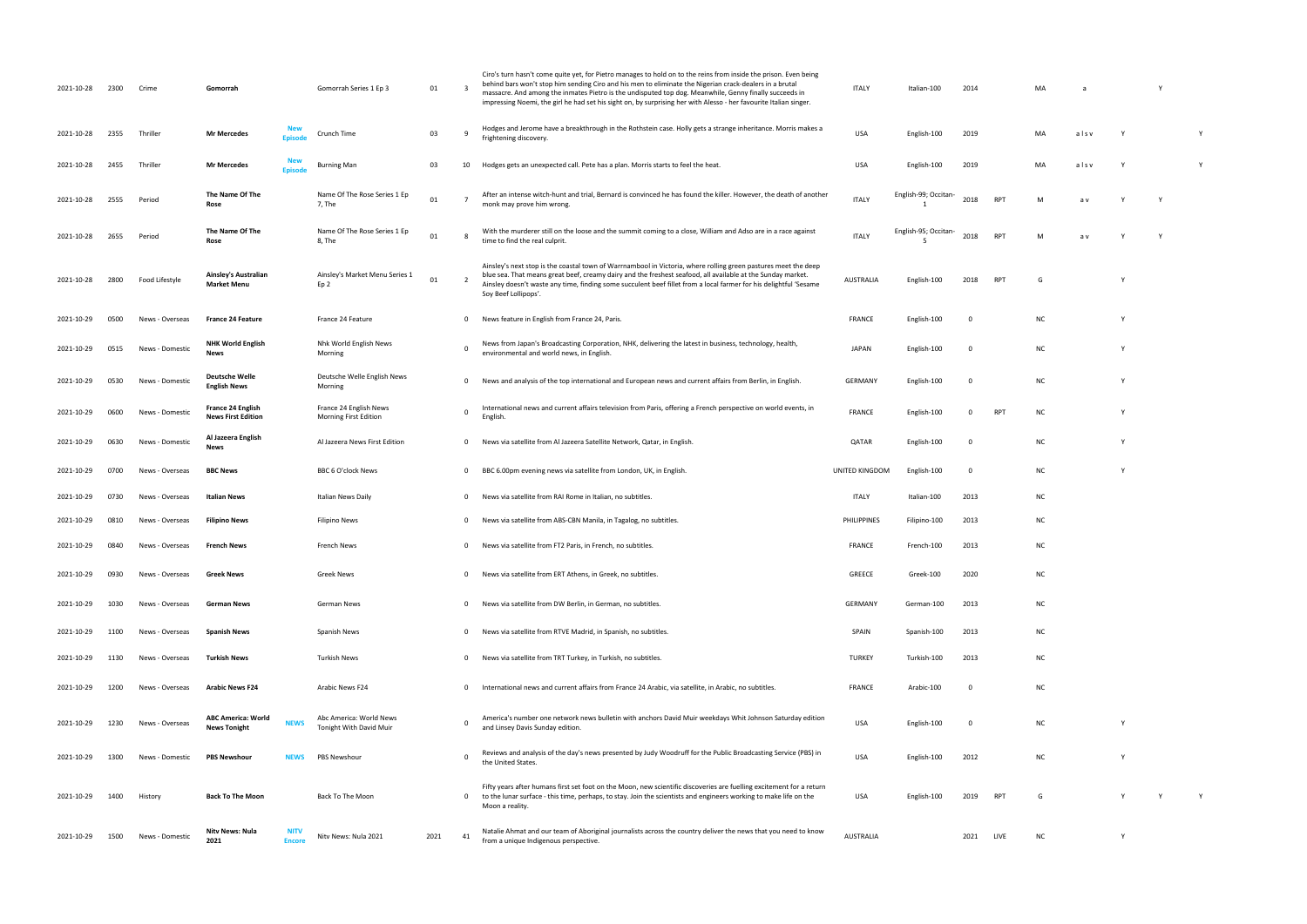| 2021-10-29 | 1530 | Travel          | <b>Destination Flavour -</b><br>Japan      |                                     | <b>Destination Flavour Japan</b><br>Bitesize Series 1 Ep 3 | 01   |     | Some of your favourite moments and recipes from Adam Liaw's culinary and cultural journey through Japan from<br>its frozen north, to cherry-blossomed mainland and tropical sun-soaked south.                                                                                                                                                                                                                                                                                                                                                                                                                                                                                                             | <b>AUSTRALIA</b> | English-100         |      |            |           |      |  |   |
|------------|------|-----------------|--------------------------------------------|-------------------------------------|------------------------------------------------------------|------|-----|-----------------------------------------------------------------------------------------------------------------------------------------------------------------------------------------------------------------------------------------------------------------------------------------------------------------------------------------------------------------------------------------------------------------------------------------------------------------------------------------------------------------------------------------------------------------------------------------------------------------------------------------------------------------------------------------------------------|------------------|---------------------|------|------------|-----------|------|--|---|
| 2021-10-29 | 1540 | Cooking         | The Cook Up with<br><b>Adam Liaw</b>       | <b>SBS</b><br>Food<br><b>Encore</b> | Childhood Fave                                             | 01   | 139 | Ethiopian cook Tinsae Elsdon and head chef at The Old Fitz, Anna Ugarte-Carral, show host Adam Liaw their<br>childhood favourite dishes in The Cook Up kitchen.                                                                                                                                                                                                                                                                                                                                                                                                                                                                                                                                           | AUSTRALIA        | English-100         | 2021 |            | PG        |      |  |   |
| 2021-10-29 | 1610 | History         | <b>Secrets Of The</b><br>Railway           |                                     | Cairns Kuranda Mining Railway,<br>The                      | 01   | 6   | Winding its way through the Australian rainforest, a train carries tourists daily on its picturesque journey among<br>ancient trees, towering mountains and majestic waterfalls before reaching the tableland above. But this railway UNITED KINGDOM<br>line has a hidden story that links deadly animals, mysterious holes in the ground, and WWII's Pacific War.                                                                                                                                                                                                                                                                                                                                        |                  | English-100         | 2019 | <b>RPT</b> | PG        |      |  |   |
| 2021-10-29 | 1705 | Quiz            | Jeopardy!                                  | <b>Episod</b>                       | Jeopardy Series 35 Ep 115                                  | 35   | 115 | The late Alex Trebek hosts Jeopardy!, where the answers are revealed and the contestants must guess the<br>appropriate questions.                                                                                                                                                                                                                                                                                                                                                                                                                                                                                                                                                                         | USA              | English-100         | 2018 |            | PG        |      |  |   |
| 2021-10-29 | 1730 | Variety         | <b>Letters And</b><br><b>Numbers</b>       |                                     | Letters And Numbers Series 1<br>Ep 94                      | 01   | 94  | Two contestants pit their linguistic and numerical skills against each other and the clock in this entertaining quiz<br>show. Join host Richard Morecroft along with maths whiz Lily Serna and wordsmith David Astle.                                                                                                                                                                                                                                                                                                                                                                                                                                                                                     | <b>AUSTRALIA</b> | English-100         | 2010 | <b>RPT</b> | G         |      |  |   |
| 2021-10-29 | 1800 | Quiz            | Mastermind                                 |                                     | Mastermind Series 3 Ep 10                                  | 03   | 10  | In this final round, the four reigning champions from this cycle battle it out to progress to the semi-finals.                                                                                                                                                                                                                                                                                                                                                                                                                                                                                                                                                                                            | AUSTRALIA        | English-100         | 2021 | <b>RPT</b> | G         |      |  |   |
| 2021-10-29 | 1830 | News - Overseas | <b>SBS World News</b>                      | <b>NEWS</b>                         | SBS World News 2021 Ep 302                                 | 2021 | 302 | Up-to-date reports and analysis of the major national and international news stories of the day in Australia's only<br>world news service.                                                                                                                                                                                                                                                                                                                                                                                                                                                                                                                                                                | <b>AUSTRALIA</b> |                     | 2021 | LIVE       | <b>NC</b> |      |  |   |
| 2021-10-29 | 1935 | Archaeology     | <b>Legends Of The</b><br>Pharaohs          | <b>New</b><br><b>Episode</b>        | Mystery Of The Great Pyramid                               | 01   |     | In ancient Egypt, a legendary pharaoh is running out of time to complete his pyramid - the Great pyramid of Giza.<br>A recently unearthed ancient document by Egyptologists exposes exactly how Khufu finished it. What happens<br>when a king dies? What secrets does a mysterious mummy hide? At the heart of the Great Pyramid lies an<br>ambitious pharaoh who will transform Egypt.                                                                                                                                                                                                                                                                                                                  | <b>FRANCE</b>    | English-95; French- | 2020 |            | PG        |      |  |   |
| 2021-10-29 | 2030 | History         | <b>Titanic's Lost</b><br><b>Evidence</b>   | <b>Premiere</b>                     | Titanic's Lost Evidence                                    |      | 0   | For 108 years, a dust-covered box has remained hidden in a British manor house and may contain evidence that<br>will rewrite the most famous maritime disaster in history. This box contains the personal notes of Lord Mersey,<br>the respected British jurist and politician charged with investigating the sinking of the Titanic in 1912. We've<br>secured permission to open it - a first in history. The box contains information about the Titanic's voyage<br>including new context on fatal mistakes allegedly made by the captain and crew.                                                                                                                                                     | USA              | English-100         | 2020 |            |           |      |  |   |
| 2021-10-29 | 2200 | History         | Hindenburg - The<br><b>New Evidence</b>    |                                     | Hindenburg - The New Evidence                              |      | 0   | Hindenburg - The New Evidence features a present-day active investigation into why the Hindenburg crashed.<br>The team will utilise scientific tests in addition to an analysis of newly discovered 8mm film to prove what really<br>happened. In a film restoration lab outside Washington, watch as the recently uncovered footage as it is viewed,<br>evaluated for authenticity and broadcast for the first time. Travel with investigators to Friedrichshafen, Germany.<br>Visit the Zeppelin Museum. Meet with historians and archivists who explain how the Hindenburg was<br>constructed, what its skin was made of, how it was attached to the frame, and what kind of mooring rope was<br>used. | USA              | English-100         |      |            | PG        |      |  |   |
| 2021-10-29 | 2300 | News - Domestic | <b>SBS World News</b><br>l ate             | <b>NEWS</b>                         | SBS World News Late 2021 Ep<br>215                         | 2021 | 215 | Up-to-date reports and analysis of the major national and international news stories of the day in Australia's only<br>world news service.                                                                                                                                                                                                                                                                                                                                                                                                                                                                                                                                                                | <b>AUSTRALIA</b> |                     | 2021 |            |           |      |  |   |
| 2021-10-29 | 2330 | Quiz            | 8 Out Of 10 Cats<br><b>Does Countdown</b>  |                                     | 8 Out Of 10 Cats Does<br>Countdown Series 9 Ep 9           | 09   |     | 8 Out Of 10 Cats Does Countdown is hosted by Jimmy Carr, with team captains Sean Lock and Jon Richardson,<br>and features Rachel Riley and Susie Dent on maths and dictionary duty respectively.                                                                                                                                                                                                                                                                                                                                                                                                                                                                                                          | UNITED KINGDOM   | English-100         | 2016 | <b>RPT</b> | м         | als  |  |   |
| 2021-10-29 | 2425 | Crime           | Blood                                      |                                     | Blood Series 1 Ep 1                                        | 01   |     | Cat Hogan arrives at her childhood home in the hours after her mother's death, but things aren't quite adding up,<br>and she starts to suspect her father Jim may know more than he's letting on.                                                                                                                                                                                                                                                                                                                                                                                                                                                                                                         | IRELAND          | English-100         | 2018 | <b>RPT</b> | M         | a l  |  |   |
| 2021-10-29 | 2520 | Crime           | Blood                                      |                                     | Blood Series 1 Ep 2                                        | 01   | 2   | Cat struggles to have her suspicions taken seriously and finds herself taking comfort in an old friend called Barry.<br>They get drunk together and Cat reveals the truth of the troubling childhood memory that lead her to so mistrust<br>her father, a memory that links to Barry's own past.                                                                                                                                                                                                                                                                                                                                                                                                          | IRELAND          | English-100         | 2018 | <b>RPT</b> | M         | als  |  |   |
| 2021-10-29 | 2615 | Crime           | Blood                                      |                                     | Blood Series 1 Ep 3                                        | 01   |     | On the day of Mary's funeral, Frank, an old relative of Jim's arrives and does his best to intimidate Cat. Jim<br>disappears during the funeral, but Cat is unable to follow.                                                                                                                                                                                                                                                                                                                                                                                                                                                                                                                             | IRELAND          | English-100         | 2018 | <b>RPT</b> | M         | alsv |  | Y |
| 2021-10-29 | 2710 | Crime           | Blood                                      |                                     | Blood Series 1 Ep 4                                        | 01   | 4   | Cat finds herself cornered by Jim in the wake of running over Frank. To her shock, Jim has taken the blame for the<br>crash. However she is still determined to prove her father is a liar once and for all with the help of Barry. The two<br>work to understand the circumstances around the death of Barry's father Eddie, twenty years previous. Cat<br>suspects foul play, and is pointing the finger at Jim. But new tragedy ensues, as they uncover the truth of Eddie's<br>death and Barry has to face the reality of who his father really was.                                                                                                                                                  | IRELAND          | English-100         | 2018 | <b>RPT</b> |           | alv  |  |   |
| 2021-10-29 | 2805 | Food Lifestyle  | Ainsley's Australian<br><b>Market Menu</b> |                                     | Ainsley's Market Menu Series 1<br>Ep 3                     | 01   |     | Ainsley is headed up north to the 'Global Food Market' in Logan to experience one of the world's most culturally<br>diverse markets. With so many exotic fruits and vegetables on offer, the challenge is on to turn this bounty of<br>global produce into a market menu that will win over the locals. Ainsley meets hardworking local farmer, Ram,<br>who was originally born in Fiji and grows all of his own produce in his backyard. Ainsley discovers its Ram's 85th<br>birthday, and thinks it only fitting to cook him a vegetarian curry to celebrate, using Ram's very own unique<br>ingredient, 'kundru'.                                                                                      | <b>AUSTRALIA</b> | English-100         | 2018 | <b>RPT</b> |           |      |  |   |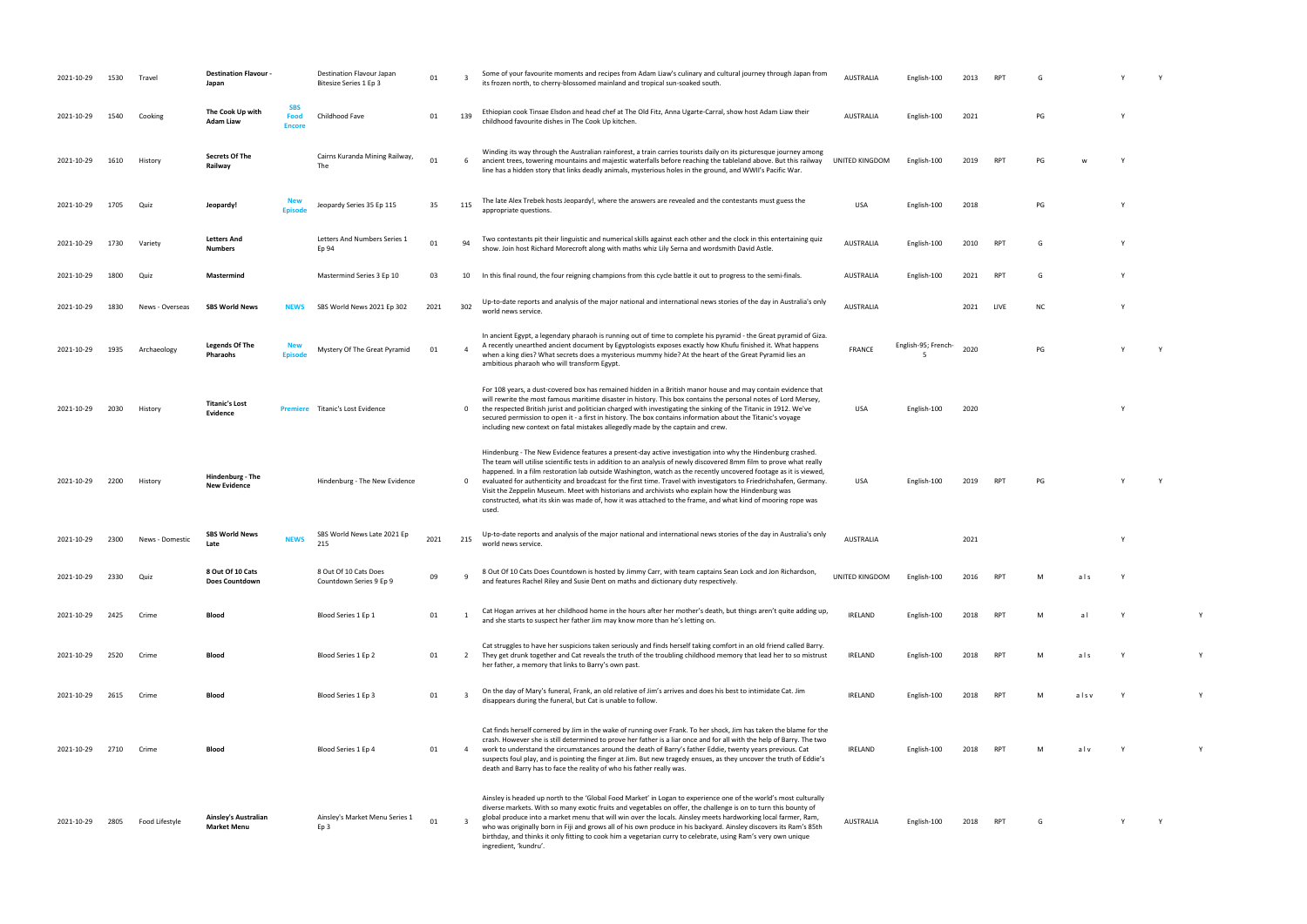| 2021-10-30 | 0500 | News - Overseas         | <b>France 24 Feature</b>                              |                              | France 24 Feature                                      |      | $^{\circ}$  | News feature in English from France 24, Paris.                                                                                                                                                                                                                                                                 | <b>FRANCE</b>    | English-100  | 0        |            | <b>NC</b> |  |
|------------|------|-------------------------|-------------------------------------------------------|------------------------------|--------------------------------------------------------|------|-------------|----------------------------------------------------------------------------------------------------------------------------------------------------------------------------------------------------------------------------------------------------------------------------------------------------------------|------------------|--------------|----------|------------|-----------|--|
| 2021-10-30 | 0515 | News - Domestic         | <b>NHK World English</b><br>News                      |                              | Nhk World English News<br>Morning                      |      | - 0         | News from Japan's Broadcasting Corporation, NHK, delivering the latest in business, technology, health,<br>environmental and world news, in English.                                                                                                                                                           | <b>JAPAN</b>     | English-100  | 0        |            | NC.       |  |
| 2021-10-30 | 0530 | News - Domestic         | <b>Deutsche Welle</b><br><b>English News</b>          |                              | Deutsche Welle English News<br>Morning                 |      | $\mathbf 0$ | News and analysis of the top international and European news and current affairs from Berlin, in English.                                                                                                                                                                                                      | GERMANY          | English-100  | 0        |            | NC.       |  |
| 2021-10-30 | 0600 | News - Domestic         | <b>France 24 English</b><br><b>News First Edition</b> |                              | France 24 English News<br><b>Morning First Edition</b> |      |             | International news and current affairs television from Paris, offering a French perspective on world events, in<br>English.                                                                                                                                                                                    | <b>FRANCE</b>    | English-100  | $\Omega$ | <b>RPT</b> | NC.       |  |
| 2021-10-30 | 0630 | News - Domestic         | Al Jazeera English<br>News                            |                              | Al Jazeera News First Edition                          |      | $^{\circ}$  | News via satellite from Al Jazeera Satellite Network, Qatar, in English.                                                                                                                                                                                                                                       | QATAR            | English-100  | $\Omega$ |            | NC.       |  |
| 2021-10-30 | 0700 | News - Overseas         | <b>BBC News</b>                                       |                              | BBC 6 O'clock News                                     |      | $^{\circ}$  | BBC 6.00pm evening news via satellite from London, UK, in English.                                                                                                                                                                                                                                             | UNITED KINGDOM   | English-100  | 0        |            | NC.       |  |
| 2021-10-30 | 0730 | News - Overseas         | <b>Italian News</b>                                   |                              | Italian News Daily                                     |      | $^{\circ}$  | News via satellite from RAI Rome in Italian, no subtitles.                                                                                                                                                                                                                                                     | <b>ITALY</b>     | Italian-100  | 2013     |            | NC.       |  |
| 2021-10-30 | 0810 | News - Overseas         | <b>Filipino News</b>                                  |                              | Filipino News                                          |      | $\mathbf 0$ | News via satellite from ABS-CBN Manila, in Tagalog, no subtitles.                                                                                                                                                                                                                                              | PHILIPPINES      | Filipino-100 | 2013     |            | NC.       |  |
| 2021-10-30 | 0840 | News - Overseas         | <b>French News</b>                                    |                              | French News                                            |      | $\mathbf 0$ | News via satellite from FT2 Paris, in French, no subtitles.                                                                                                                                                                                                                                                    | <b>FRANCE</b>    | French-100   | 2013     |            | NC.       |  |
| 2021-10-30 | 0930 | News - Overseas         | <b>Greek News</b>                                     |                              | Greek News                                             |      | $^{\circ}$  | News via satellite from ERT Athens, in Greek, no subtitles.                                                                                                                                                                                                                                                    | GREECE           | Greek-100    | 2020     |            | NC.       |  |
| 2021-10-30 | 1030 | News - Overseas         | German News                                           |                              | German News                                            |      | $^{\circ}$  | News via satellite from DW Berlin, in German, no subtitles.                                                                                                                                                                                                                                                    | <b>GERMANY</b>   | German-100   | 2013     |            | NC.       |  |
| 2021-10-30 | 1100 | News - Overseas         | <b>Spanish News</b>                                   |                              | Spanish News                                           |      | $\mathbf 0$ | News via satellite from RTVE Madrid, in Spanish, no subtitles                                                                                                                                                                                                                                                  | <b>SPAIN</b>     | Spanish-100  | 2013     |            | NC.       |  |
| 2021-10-30 | 1130 | News - Overseas         | <b>Turkish News</b>                                   |                              | Turkish News                                           |      | $\mathbf 0$ | News via satellite from TRT Turkey, in Turkish, no subtitles.                                                                                                                                                                                                                                                  | <b>TURKEY</b>    | Turkish-100  | 2013     |            | NC.       |  |
| 2021-10-30 | 1200 | News - Overseas         | <b>Arabic News F24</b>                                |                              | Arabic News F24                                        |      | $^{\circ}$  | International news and current affairs from France 24 Arabic, via satellite, in Arabic, no subtitles.                                                                                                                                                                                                          | <b>FRANCE</b>    | Arabic-100   | 0        |            | NC.       |  |
| 2021-10-30 | 1230 | News - Overseas         | <b>ABC America: World</b><br><b>News Tonight</b>      | <b>NEWS</b>                  | Abc America: World News<br>Tonight With David Muir     |      | - 0         | America's number one network news bulletin with anchors David Muir weekdays Whit Johnson Saturday edition<br>and Linsey Davis Sunday edition.                                                                                                                                                                  | <b>USA</b>       | English-100  | 0        |            | NC.       |  |
| 2021-10-30 | 1300 | News - Domestic         | <b>PBS Newshour</b>                                   | <b>NEWS</b>                  | PBS Newshour                                           |      | - 0         | Reviews and analysis of the day's news presented by Judy Woodruff for the Public Broadcasting Service (PBS) in<br>the United States.                                                                                                                                                                           | <b>USA</b>       | English-100  | 2012     |            | NC.       |  |
| 2021-10-30 | 1400 | News - Domestic         | <b>Small Business</b><br><b>Secrets</b>               | <b>REPLAY</b>                | Small Business Secrets Series 7<br>Ep 5                | 2021 | - 5         | Host Ricardo Goncalves shines a light on the small business owners and innovators playing a vital role in<br>Australia's economic growth.                                                                                                                                                                      | AUSTRALIA        | English-100  | 2021     | <b>RPT</b> | PG        |  |
| 2021-10-30 | 1430 | Athletics               | <b>Athletics: Marathon</b><br>De Paris 2021           | <b>SPORTS</b>                | Athletics: Marathon De Paris<br>2021 Highlights        | 2021 | $\Omega$    | All the best moments and highlights from the Marathon De Paris 2021. International Athletics 2021.                                                                                                                                                                                                             | <b>FRANCE</b>    |              | 2021     | <b>RPT</b> |           |  |
| 2021-10-30 | 1530 | Travel                  | <b>Destination Flavour -</b><br>Japan                 |                              | Destination Flavour Japan<br>Bitesize Series 1 Ep 4    | 01   |             | Some of your favourite moments and recipes from Adam Liaw's culinary and cultural journey through Japan from<br>its frozen north, to cherry-blossomed mainland and tropical sun-soaked south.                                                                                                                  | <b>AUSTRALIA</b> | English-100  | 2013     | <b>RPT</b> | G         |  |
| 2021-10-30 | 1535 | Nature &<br>Environment | <b>Going Places With</b><br><b>Ernie Dingo</b>        |                              | Mary River                                             | 04   |             | Along the Mary River in the Northern Territory, Ernie braves the heat and explores the wilds of the region by<br>land, sea, and by air.                                                                                                                                                                        | <b>AUSTRALIA</b> | English-100  | 2020     | <b>RPT</b> | G         |  |
| 2021-10-30 | 1605 | Archaeology             | The Architecture Of<br><b>RA</b>                      |                              | Architecture Of Ra, The                                |      | $^{\circ}$  | This documentary reveals the untold story of why the Egyptians built the pyramids. This is interspersed with<br>snapshots of everyday life from modern day Egypt to create an entertaining and intriguing contrast between<br>what was, and what is 'Egypt'.                                                   | AUSTRALIA        | English-100  | 2021     |            |           |  |
| 2021-10-30 | 1735 | History                 | The Buildings That<br><b>Fought Hitler</b>            |                              | <b>Buildings That Fought Hitler</b><br>Series 1 Ep 8   | 01   |             | Explores the buildings and structures used in the planning and execution of the D-Day landings - the largest and<br>most complex amphibious operation in history.                                                                                                                                              | UNITED KINGDOM   | English-100  | 2020     | <b>RPT</b> | PG        |  |
| 2021-10-30 | 1830 | News - Overseas         | <b>SBS World News</b>                                 | <b>NEWS</b>                  | SBS World News 2021 Ep 303                             | 2021 | 303         | Up-to-date reports and analysis of the major national and international news stories of the day in Australia's only<br>world news service.                                                                                                                                                                     | <b>AUSTRALIA</b> |              | 2021     | LIVE       | NC.       |  |
| 2021-10-30 | 1930 | Quiz                    | <b>Celebrity Letters And</b><br><b>Numbers</b>        | <b>New</b><br><b>Episode</b> | Celebrity Letters And Numbers<br>Series 1 Ep 5         | 01   | -5          | Michael Hing, David Astle and Lily Serna are joined by celebrity contestants Dane Simpson, Tanya Hennessy, Todd<br>McKenney, and special Dictionary Corner guest Carlo Ritchie.                                                                                                                                | <b>AUSTRALIA</b> | English-100  | 0        |            | M         |  |
| 2021-10-30 | 2030 | History                 | <b>Dambusters With</b><br>Dan Snow                    | <b>New</b><br><b>Episode</b> | Dambusters With Dan Snow<br>Series 1 Ep 3              | 01   | 3           | 617 squadron prepares to take off on one of the most difficult missions of the Second World War - to attack the<br>dams of Germany. The crews of the 19 Lancaster bombers face immediate difficulties as their planes - loaded<br>with the massive four tonne bouncing bombs - struggle to clear the airfield. | UNITED KINGDOM   | English-100  | 2020     |            | PG        |  |

- 
- environmental and world news, in English. JAPAN English. JAPAN English. JAPAN English. JAPAN English-100 o NC <br>100 NC Y
- 
- 
- -
	-
	-
	-
	-
	-
	-
	-
	- and Linsey Davis Sunday edition. USA English-100 O NC Y the United States. USA English-100 2012 NC Y
- 
- Australia's economic growth. AUSTRALIA English-100 <sup>2021</sup> RPT PG <sup>Y</sup> 2021 Highlights <sup>2021</sup> <sup>0</sup> All the best moments and highlights from the Marathon De Paris 2021. International Athletics 2021. FRANCE <sup>2021</sup> RPT <sup>Y</sup>
- its from the cherry-bloods and tropical sun-soaked south. AUSTRALIA English-100 2013 RPT G Y Y Y Y Y Y Y Y Y Y
- land, sea, and by air. AUSTRALIA English-100 <sup>2020</sup> RPT <sup>G</sup> <sup>Y</sup>
- 
- most complex amples and in history. UNITED KINGDOM ENGLISH-100 2020 RPT PG Y
- world news service. AuSTRALIA 2021 2022 19:30
- McKenney, and special Dictionary Corner guest Carlo Ritchie. AUSTRALIA English-100 <sup>0</sup> <sup>M</sup> <sup>Y</sup>
	- PG Y
- 
- 
- 
- 
- 
- 
- 
- 
- 
- 
- 
- 
- 
- 
- 
-